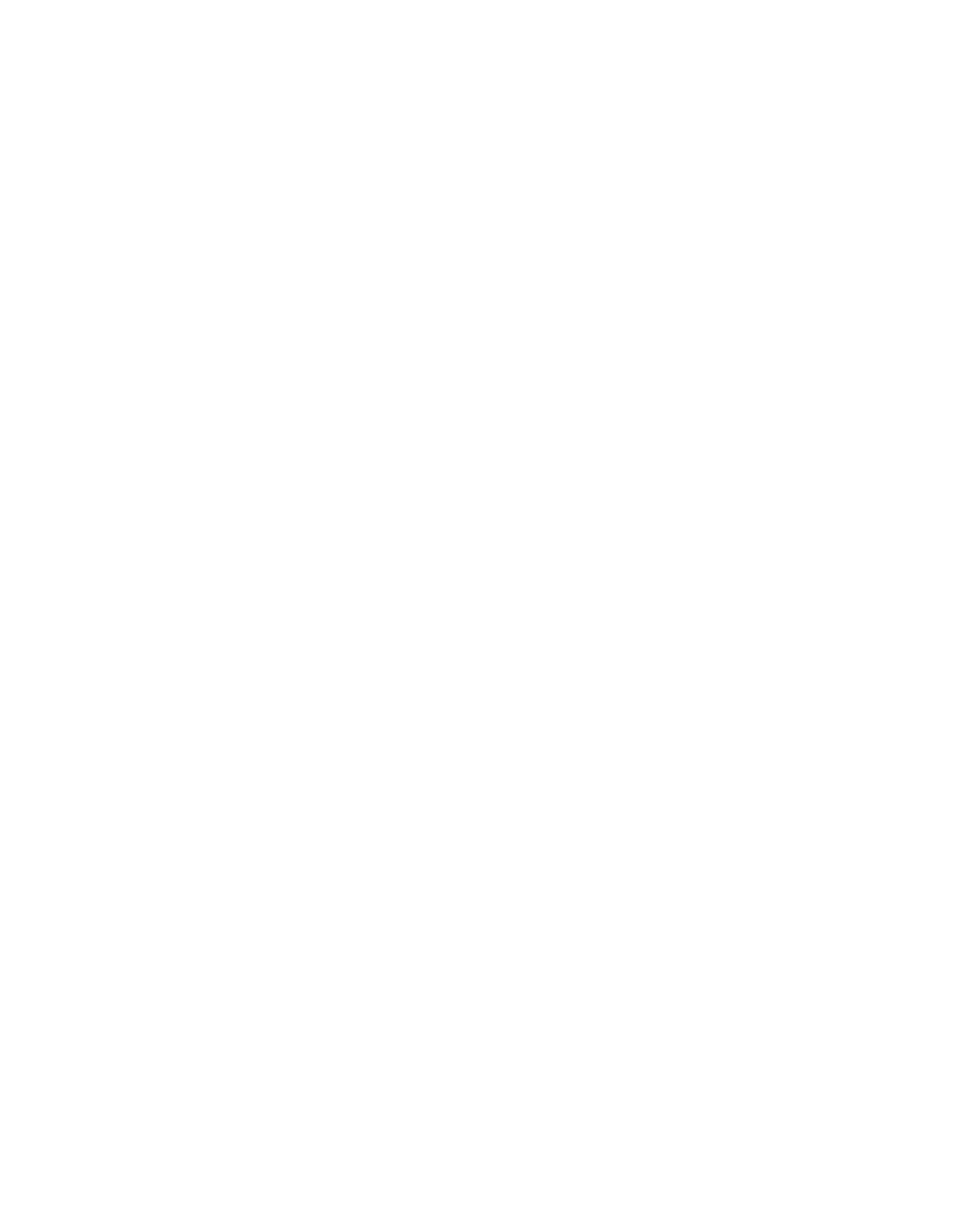|     | <b>ELECTION TYPE:</b> |                           |              | 2014 U.S. SENATE RESULTS<br><b>PRIMARY</b> |               | <b>RUNOFF</b> |               | <b>GENERAL</b>      |               |
|-----|-----------------------|---------------------------|--------------|--------------------------------------------|---------------|---------------|---------------|---------------------|---------------|
|     | <b>CANDIDATE NAME</b> |                           | <b>PARTY</b> | # OF VOTES                                 | $\frac{0}{0}$ | # OF VOTES    | $\frac{6}{6}$ | # OF VOTES          | $\frac{6}{6}$ |
|     | <b>ALABAMA</b>        |                           |              | June 3rd                                   |               |               |               | <b>November 4th</b> |               |
| (I) | Sessions, Jeff        |                           | $\mathbb{R}$ | Unopposed                                  |               |               |               | 795,606             | 97.25%        |
|     | Scattered             |                           | W            |                                            |               |               |               | 22,484              | 17.37%        |
|     |                       | <b>Total State Votes:</b> |              |                                            |               |               |               | 818,090             |               |
|     | <b>ALASKA</b>         |                           |              | <b>August 19th</b>                         |               |               |               | <b>November 4th</b> |               |
|     | Sullivan, Dan         |                           | $\mathbb{R}$ | 44,740                                     | 40.05%        |               |               | 135,445             | 47.96%        |
|     | Miller, Joe           |                           | $\mathbb{R}$ | 35,904                                     | 32.14%        |               |               |                     |               |
|     | Treadwell, Mead       |                           | ${\bf R}$    | 27,807                                     | 24.90%        |               |               |                     |               |
|     | Jaramillo, John M.    |                           | $\mathsf{R}$ | 3,246                                      | 2.91%         |               |               |                     |               |
|     |                       | Party Votes:              | $\mathbf R$  | 111,697                                    |               |               |               |                     |               |
| (I) | Begich, Mark          |                           | D            | 58,092                                     | 96.63%        |               |               | 129,431             | 45.83%        |
|     | Bryk, William "Bill"  |                           | D            | 2,024                                      | 3.37%         |               |               |                     |               |
|     |                       | Party Votes:              | D            | 60,116                                     |               |               |               |                     |               |
|     | Fish, Mark S. #       |                           | <b>LIB</b>   | 1,290                                      | 24.85%        |               |               | 10,512              | 3.72%         |
|     | Walker, Thom M. #     |                           | <b>LIB</b>   | 3,167                                      | 61.01%        |               |               |                     |               |
|     | Kohlhaas, Scott A.    |                           | <b>LIB</b>   | 734                                        | 14.14%        |               |               |                     |               |
|     |                       | Party Votes:              | <b>LIB</b>   | 5,191                                      |               |               |               |                     |               |
|     | Gianoutsos, Ted       |                           | <b>NAF</b>   |                                            |               |               |               | 5,636               | 2.00%         |
|     | Kohring, Vic ##       |                           | <b>AKI</b>   | 2,557                                      | 57.77%        |               |               |                     |               |
|     | Kile, Zachary A.      |                           | <b>AKI</b>   | 1,869                                      | 42.23%        |               |               |                     |               |
|     |                       | Party Votes:              | AKI          | 4,426                                      |               |               |               |                     |               |
|     | Scattered             |                           | W            |                                            |               |               |               | 1,376               | 0.49%         |
|     |                       | <b>Total State Votes:</b> |              | 181,430                                    |               |               |               | 282,400             |               |

# Thom Walker withdrew after the primary election and Mark Fish was selected by the party to fill the vacancy on the general election ballot.

## Vic Kohring withdrew after the primary election.

÷

|     | <b>ARKANSAS</b>                |              | May 20th  |         | <b>November 4th</b> |        |
|-----|--------------------------------|--------------|-----------|---------|---------------------|--------|
|     | Cotton, Tom                    | $\mathbb{R}$ | Unopposed |         | 478,819             | 56.50% |
| (I) | Pryor, Mark                    | D            | Unopposed |         | 334,174             | 39.43% |
|     | LaFrance, Nathan               | LIB          | Unopposed |         | 17,210              | 2.03%  |
|     | Swaney, Mark H.                | <b>GRE</b>   | Unopposed |         | 16,797              | 1.98%  |
|     | Pfleegor, Scott                | W            |           |         | 505                 | 0.06%  |
|     | <b>Total State Votes:</b>      |              |           |         | 847,505             |        |
|     | <b>COLORADO</b>                |              | June 24th |         | <b>November 4th</b> |        |
|     | Gardner, Cory                  | $\mathbb{R}$ | 338,324   | 100.00% | 983,891             | 48.20% |
|     | Party Votes:                   | $\mathbb{R}$ | 338,324   |         |                     |        |
| (I) | Udall, Mark                    | D            | 213,746   | 100.00% | 944,203             | 46.26% |
|     | Party Votes:                   | ${\bf D}$    | 213,746   |         |                     |        |
|     | Kent, Gaylon                   | <b>LIB</b>   |           |         | 52,876              | 2.59%  |
|     | Shogan, Steve                  | <b>UN</b>    |           |         | 29,472              | 1.44%  |
|     | Acosta, Rául                   | <b>UN</b>    |           |         | 24,151              | 1.18%  |
|     | Hammons, Bill                  | <b>UPC</b>   |           |         | 6,427               | 0.31%  |
|     | Willoughby                     | W            |           |         | 21                  | 0.00%  |
|     | Cunningham, Kathleen Rosewater | W            |           |         | 17                  | 0.00%  |
|     | <b>Total State Votes:</b>      |              | 552,070   |         | 2,041,058           |        |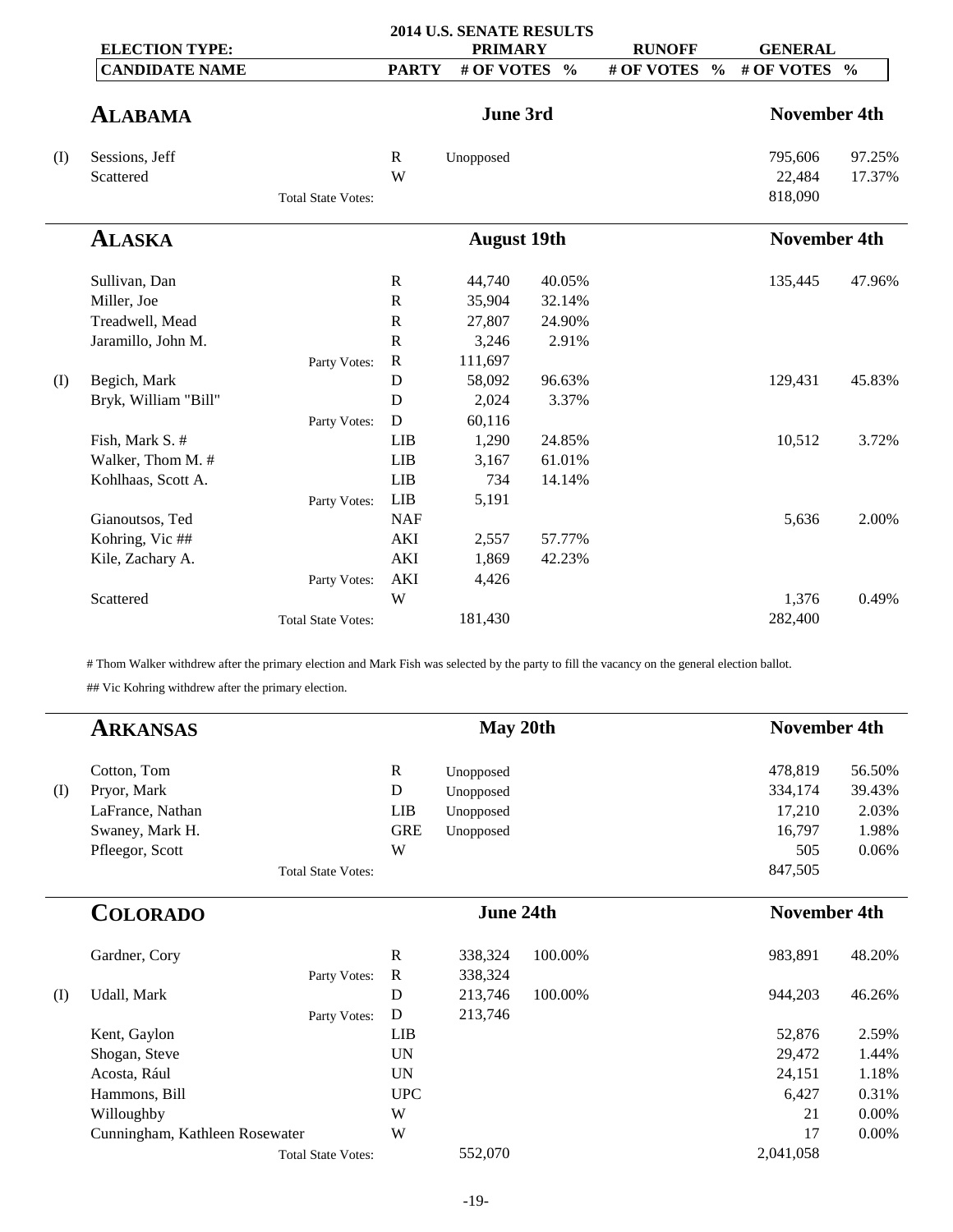|       |                                                |                                    |              | <b>2014 U.S. SENATE RESULTS</b> |               |                             |               |                              |               |
|-------|------------------------------------------------|------------------------------------|--------------|---------------------------------|---------------|-----------------------------|---------------|------------------------------|---------------|
|       | <b>ELECTION TYPE:</b><br><b>CANDIDATE NAME</b> |                                    | <b>PARTY</b> | <b>PRIMARY</b><br># OF VOTES    | $\frac{0}{0}$ | <b>RUNOFF</b><br># OF VOTES | $\frac{0}{0}$ | <b>GENERAL</b><br># OF VOTES | $\frac{0}{0}$ |
|       |                                                |                                    |              |                                 |               |                             |               |                              |               |
|       | <b>DELAWARE</b>                                |                                    |              | <b>September 9th</b>            |               |                             |               | <b>November 4th</b>          |               |
| $($ I | Coons, Christopher A.                          |                                    | D            | Unopposed                       |               |                             |               | 130,655                      | 55.83%        |
|       | Wade, Kevin                                    |                                    | $\mathbb{R}$ | 18,181                          | 75.66%        |                             |               | 98,823                       | 42.23%        |
|       | Smink, Carl                                    |                                    | $\mathbb{R}$ | 5,848                           | 24.34%        |                             |               |                              |               |
|       |                                                | Party Votes:                       | $\mathbf R$  | 24,029                          |               |                             |               |                              |               |
|       | Groff, Andrew                                  |                                    | <b>GRE</b>   |                                 |               |                             |               | 4,560                        | 1.95%         |
|       |                                                | <b>Total State Votes:</b>          |              | 24,029                          |               |                             |               | 234,038                      |               |
|       | <b>GEORGIA</b>                                 |                                    |              | May 20th                        |               | <b>July 22nd</b>            |               | <b>November 4th</b>          |               |
|       | Perdue, David Alfred                           |                                    | $\mathbf R$  | 185,466                         | 30.64%        | 245,951                     | 50.88%        | 1,358,088                    | 52.89%        |
|       | Kingston, J. H. "Jack"                         |                                    | ${\bf R}$    | 156,157                         | 25.80%        | 237,448                     | 49.12%        |                              |               |
|       | Handel, Karen C.                               |                                    | $\mathbb{R}$ | 132,944                         | 21.96%        |                             |               |                              |               |
|       | Gingrey, J. P. "Phil"                          |                                    | $\mathbb{R}$ | 60,735                          | 10.03%        |                             |               |                              |               |
|       | Broun, Paul Collins                            |                                    | $\mathbb{R}$ | 58,297                          | 9.63%         |                             |               |                              |               |
|       | Grayson, Derrick E.                            |                                    | ${\bf R}$    | 6,045                           | 1.00%         |                             |               |                              |               |
|       | Gardner, Arthur A. "Art"                       |                                    | $\mathbb{R}$ | 5,711                           | 0.94%         |                             |               |                              |               |
|       |                                                | Party Votes:                       | $\mathbf R$  | 605,355                         |               | 483,399                     |               |                              |               |
|       | Nunn, Mary Michelle                            |                                    | D            | 246,369                         | 74.95%        |                             |               | 1,160,811                    | 45.21%        |
|       | Miles, O. "Steen"                              |                                    | D            | 39,418                          | 11.99%        |                             |               |                              |               |
|       | Robinson, Todd Anthony                         |                                    | D            | 31,822                          | 9.68%         |                             |               |                              |               |
|       | Radulovacki, Branko "Rad"                      |                                    | D            | 11,101                          | 3.38%         |                             |               |                              |               |
|       |                                                |                                    | D            | 328,710                         |               |                             |               |                              |               |
|       | Swafford, Amanda C.                            | Party Votes:                       | <b>LIB</b>   |                                 |               |                             |               | 48,862                       | 1.90%         |
|       | Muscu, Anantha Reddy                           |                                    | W            |                                 |               |                             |               | 21                           | 0.00%         |
|       | Schroder, Mary H.                              |                                    | W            |                                 |               |                             |               | 14                           | 0.00%         |
|       | Brown, Brian Russell                           |                                    | W            |                                 |               |                             |               | 9                            | 0.00%         |
|       |                                                | <b>Total State Votes:</b>          |              | 934,065                         |               | 483,399                     |               | 2,567,805                    |               |
|       | <b>HAWAII</b> (Unexpired Term)                 |                                    |              | <b>August 9th</b>               |               |                             |               | <b>November 4th</b>          |               |
|       |                                                |                                    |              |                                 |               |                             |               |                              |               |
| (I)   | Schatz, Brian                                  |                                    | D            | 115,445                         | 49.35%        |                             |               | 246,827                      | 69.77%        |
|       | Hanabusa, Colleen Wakako                       |                                    | $\mathbf D$  | 113,663                         | 48.58%        |                             |               |                              |               |
|       | Evans, Brian                                   |                                    | D            | 4,842                           | 2.07%         |                             |               |                              |               |
|       |                                                | Party Votes:                       | $\mathbf D$  | 233,950                         |               |                             |               |                              |               |
|       | Cavasso, Cam                                   |                                    | ${\bf R}$    | 25,874                          | 72.26%        |                             |               | 98,006                       | 27.70%        |
|       | Roco, John P.                                  |                                    | ${\bf R}$    | 4,425                           | 12.36%        |                             |               |                              |               |
|       | Friel, Harry J., Jr.                           |                                    | $\mathbb{R}$ | 3,477                           | 9.71%         |                             |               |                              |               |
|       | Pirkowski, Eddie                               |                                    | ${\bf R}$    | 2,033                           | 5.68%         |                             |               |                              |               |
|       |                                                | Party Votes:                       | ${\bf R}$    | 35,809                          |               |                             |               |                              |               |
|       | Kokoski, Michael                               |                                    | <b>LIB</b>   | 568                             | 100.00%       |                             |               | 8,941                        | 2.53%         |
|       |                                                | Party Votes:                       | LIB          | 568                             |               |                             |               |                              |               |
|       | Allison, Joy                                   |                                    | ${\bf N}$    | 388                             | 67.83%        |                             |               |                              |               |
|       | Reyes, Arturo Pacheco                          |                                    | N            | 184                             | 32.17%        |                             |               |                              |               |
|       |                                                | Party Votes:                       |              | 572                             |               |                             |               |                              |               |
|       |                                                | <b>Total Unexpired Term Votes:</b> |              | 270,899                         |               |                             |               | 353,774                      |               |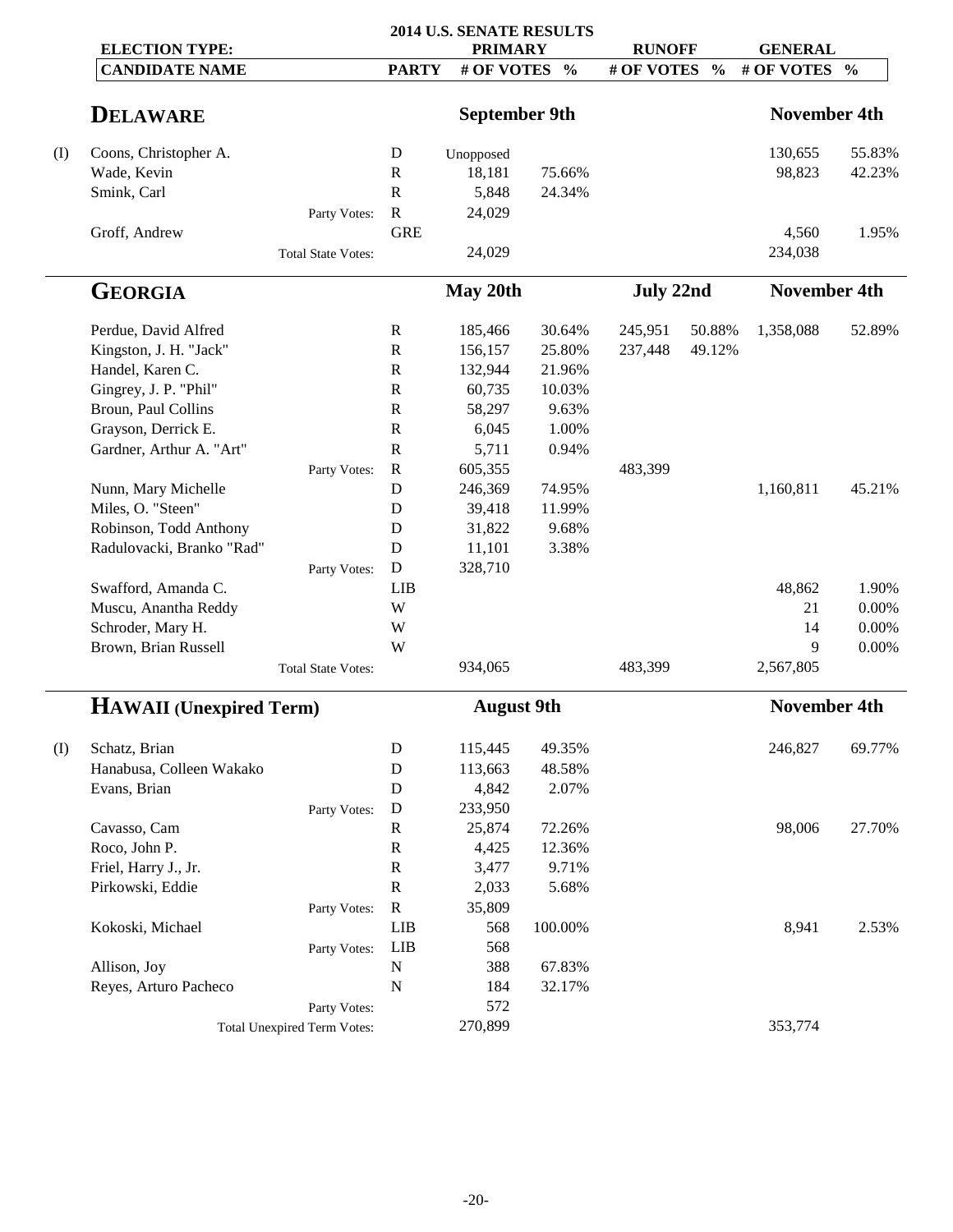|     |                          | 2014 U.S. SENATE RESULTS  |              |                |               |               |               |                     |               |
|-----|--------------------------|---------------------------|--------------|----------------|---------------|---------------|---------------|---------------------|---------------|
|     | <b>ELECTION TYPE:</b>    |                           |              | <b>PRIMARY</b> |               | <b>RUNOFF</b> |               | <b>GENERAL</b>      |               |
|     | <b>CANDIDATE NAME</b>    |                           | <b>PARTY</b> | # OF VOTES     | $\frac{0}{0}$ | # OF VOTES    | $\frac{0}{0}$ | # OF VOTES          | $\frac{0}{0}$ |
|     | <b>IDAHO</b>             |                           |              | May 20th       |               |               |               | <b>November 4th</b> |               |
|     |                          |                           |              |                |               |               |               |                     |               |
| (I) | Risch, Jim               |                           | ${\bf R}$    | 119,209        |               |               |               | 285,596             | 65.33%        |
|     | Anderson, Jeremy "T"     |                           | ${\bf R}$    | 29,939         |               |               |               |                     |               |
|     |                          | Party Votes:              | $\mathbf R$  | 149,148        |               |               |               |                     |               |
|     | Mitchell, Nels           |                           | $\mathbf D$  | 16,908         |               |               |               | 151,574             | 34.67%        |
|     | Bryk, William            |                           | D            | 7,378          |               |               |               |                     |               |
|     |                          | Party Votes:              | D            | 24,286         |               |               |               |                     |               |
|     |                          | <b>Total State Votes:</b> |              | 173,434        |               |               |               | 437,170             |               |
|     | <b>ILLINOIS</b>          |                           |              | March 18th     |               |               |               | <b>November 4th</b> |               |
| (I) | Durbin, Richard J.       |                           | D            | 429,041        | 100.00%       |               |               | 1,929,637           | 53.55%        |
|     |                          | Party Votes:              | $\mathbf D$  | 429,041        |               |               |               |                     |               |
|     | Oberweis, James D. "Jim" |                           | $\mathbb{R}$ | 423,097        | 56.08%        |               |               | 1,538,522           | 42.69%        |
|     | Truax, Douglas Lee       |                           | ${\bf R}$    | 331,237        | 43.91%        |               |               |                     |               |
|     | Procarrone, Sherry       |                           | W(R)         | 54             | 0.01%         |               |               |                     |               |
|     |                          | Party Votes:              | $\mathbf R$  | 754,388        |               |               |               |                     |               |
|     | Hansen, Sharon           |                           | LIB          |                |               |               |               | 135,316             | 3.76%         |
|     | Davis, Roger K.          |                           | W            |                |               |               |               | 31                  | 0.00%         |
|     | Shioura, Hilaire F.      |                           | W            |                |               |               |               | 12                  | $0.00\%$      |
|     | Procarione, Sherry       |                           | W            |                |               |               |               | $\mathbf{1}$        | $0.00\%$      |
|     |                          | <b>Total State Votes:</b> |              | 1,183,429      |               |               |               | 3,603,519           |               |
|     | <b>IOWA</b>              |                           |              | June 3rd       |               |               |               | <b>November 4th</b> |               |
|     | Ernst, Joni              |                           | ${\bf R}$    | 88,535         | 56.12%        |               |               | 588,575             | 52.10%        |
|     | Clovis, Sam              |                           | $\mathbb{R}$ | 28,418         | 18.01%        |               |               |                     |               |
|     | Jacobs, Mark             |                           | ${\bf R}$    | 26,523         | 16.81%        |               |               |                     |               |
|     | Whitaker, Matt           |                           | R            | 11,884         | 7.53%         |               |               |                     |               |
|     | Schaben, Scott           |                           | ${\bf R}$    | 2,233          | 1.42%         |               |               |                     |               |
|     | Scattered                |                           | W(R)         | 155            | 0.10%         |               |               |                     |               |
|     |                          | Party Votes:              | $\mathbf R$  | 157,748        |               |               |               |                     |               |
|     | Braley, Bruce            |                           | $\mathbf D$  | 62,600         | 99.14%        |               |               | 494,370             | 43.76%        |
|     | Scattered                |                           | W(D)         | 545            | 0.86%         |               |               |                     |               |
|     |                          | Party Votes:              | $\mathbf D$  | 63,145         |               |               |               |                     |               |
|     | Stewart, Rick            |                           | <b>IND</b>   |                |               |               |               | 26,815              | 2.37%         |
|     | Butzier, Douglas         |                           | <b>LIB</b>   |                |               |               |               | 8,232               | 0.73%         |
|     | Quast, Bob               |                           | <b>BQT</b>   |                |               |               |               | 5,873               | 0.52%         |
|     | Smith, Ruth              |                           | <b>NNE</b>   |                |               |               |               | 4,724               | 0.42%         |
|     | Scattered                |                           | W            |                |               |               |               | 1,111               | 0.10%         |
|     |                          | <b>Total State Votes:</b> |              | 220,893        |               |               |               | 1,129,700           |               |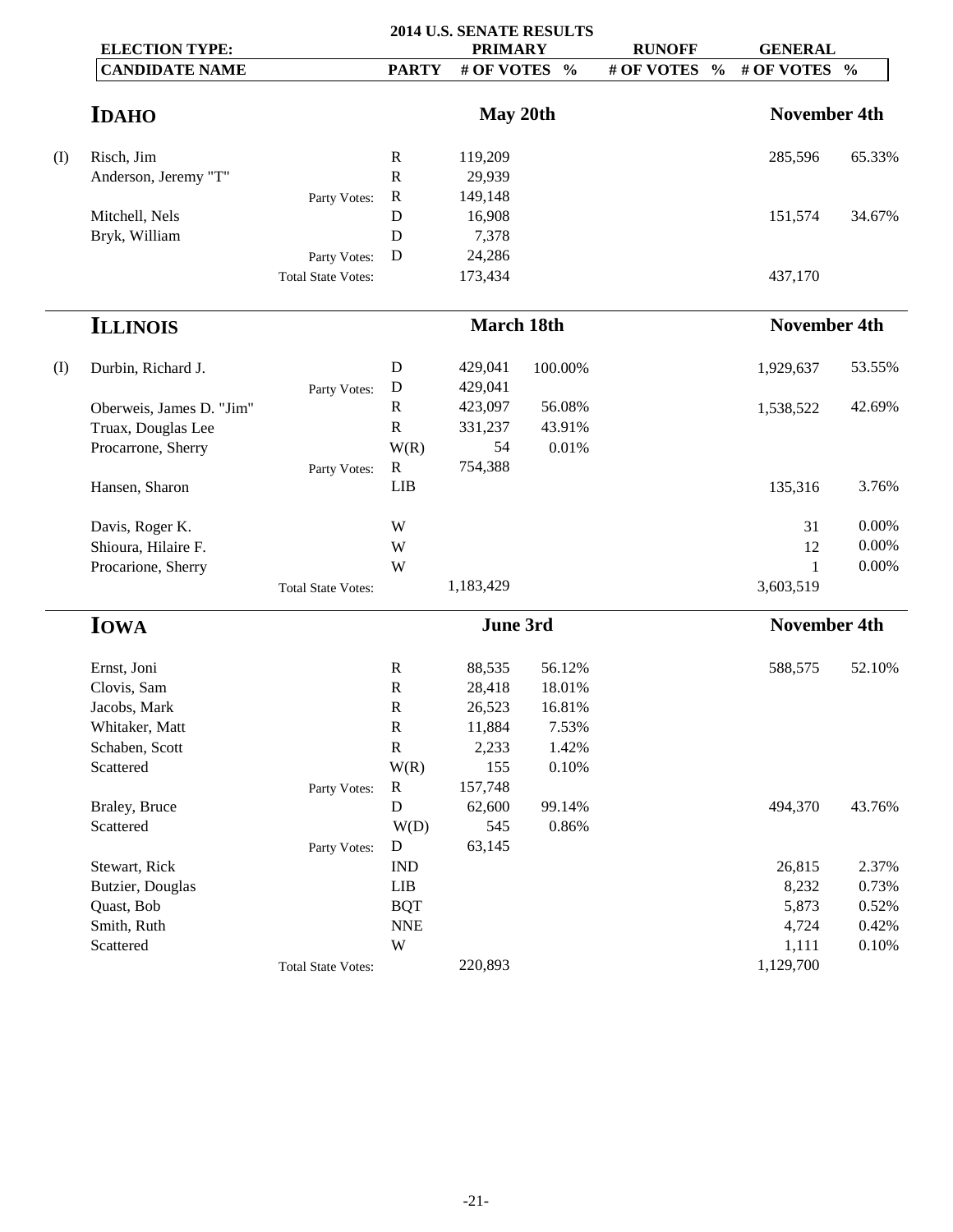| <b>ELECTION TYPE:</b> |                           |              |         |               | <b>RUNOFF</b>                                                                  | <b>GENERAL</b> |                                     |
|-----------------------|---------------------------|--------------|---------|---------------|--------------------------------------------------------------------------------|----------------|-------------------------------------|
| <b>CANDIDATE NAME</b> |                           | <b>PARTY</b> |         | $\frac{6}{9}$ | # OF VOTES                                                                     |                |                                     |
| <b>KANSAS</b>         |                           |              |         |               |                                                                                |                |                                     |
| Roberts, Pat          |                           | R            | 127,089 | 48.08%        |                                                                                | 460,350        | 53.15%                              |
| Wolf, Milton          |                           | R            | 107,799 | 40.78%        |                                                                                |                |                                     |
| Smith, D.J.           |                           | R            | 15,288  | 5.78%         |                                                                                |                |                                     |
| Zahnter, Alvin E.     |                           | $\mathbb{R}$ | 14,164  | 5.36%         |                                                                                |                |                                     |
|                       | Party Votes:              | R            | 264,340 |               |                                                                                |                |                                     |
| Orman, Greg           |                           | <b>IND</b>   |         |               |                                                                                | 368,372        | 42.53%                              |
| Batson, Randall       |                           | <b>LIB</b>   | $\ast$  |               |                                                                                | 37,469         | 4.33%                               |
| Taylor, Chad #        |                           | D            | 35,067  | 53.28%        |                                                                                |                |                                     |
| Wiesner, Patrick      |                           | D            | 30,752  | 46.72%        |                                                                                |                |                                     |
|                       | Party Votes:              | D            | 65,819  |               |                                                                                |                |                                     |
|                       | <b>Total State Votes:</b> |              | 330,159 |               |                                                                                | 866,191        |                                     |
|                       |                           |              |         |               | <b>2014 U.S. SENATE RESULTS</b><br><b>PRIMARY</b><br># OF VOTES<br>August 5th* | $\frac{0}{0}$  | # OF VOTES %<br><b>November 4th</b> |

# Chad Taylor withdrew after the primary election.

\* The Libertarian Party nominated by convention on April 26, 2014. Convention nominee is noted with an asterisk.

|     | <b>KENTUCKY</b>          |                           |              | May 20th |         |               |        | <b>November 4th</b> |        |
|-----|--------------------------|---------------------------|--------------|----------|---------|---------------|--------|---------------------|--------|
| (I) | McConnell, Mitch         |                           | $\mathbb{R}$ | 213,753  | 61.44%  |               |        | 806,787             | 56.19% |
|     | Bevin, Matt              |                           | $\mathbb{R}$ | 125,787  | 36.16%  |               |        |                     |        |
|     | Payne, Chris             |                           | $\mathbb{R}$ | 5,338    | 1.53%   |               |        |                     |        |
|     | Copas, Brad              |                           | $\mathbb{R}$ | 3,024    | 0.87%   |               |        |                     |        |
|     |                          | Party Votes:              | $\mathbf R$  | 347,902  |         |               |        |                     |        |
|     | Grimes, Alison Lundergan |                           | D            | 307,821  | 76.47%  |               |        | 584,698             | 40.72% |
|     | Leichty, Gregory Brent   |                           | D            | 32,602   | 8.10%   |               |        |                     |        |
|     | Farnsley, Burrel Charles |                           | D            | 32,310   | 8.03%   |               |        |                     |        |
|     | Recktenwald, Tom         |                           | D            | 29,791   | 7.40%   |               |        |                     |        |
|     |                          | Party Votes:              | D            | 402,524  |         |               |        |                     |        |
|     | Patterson, David M.      |                           | <b>LIB</b>   | 7,214    | 100.00% |               |        | 44,240              | 3.08%  |
|     |                          | Party Votes:              | <b>LIB</b>   | 7,214    |         |               |        |                     |        |
|     | Maggard, Mike            |                           | W            |          |         |               |        | 17                  | 0.00%  |
|     | Ransdell, Robert Edward  |                           | W            |          |         |               |        | 53                  | 0.00%  |
|     | Sterling, Shawna         |                           | W            |          |         |               |        | 9                   | 0.00%  |
|     | Welch, Gregory D.        |                           | W            |          |         |               |        | 64                  |        |
|     |                          | <b>Total State Votes:</b> |              | 757,640  |         |               |        | 1,435,868           |        |
|     | LOUISIANA                |                           |              |          |         | November 4th* |        | December 6th        |        |
|     | Cassidy, "Bill"          |                           | $\mathbb{R}$ |          |         | 603,048       | 40.97% | 712,379             | 55.93% |
| (D  | Landrieu. Mary L.        |                           | D            |          |         | 619.402       | 42.08% | 561.210             | 44.07% |

| (I) | Landrieu, Mary L.        | D                         | 619.402   | 42.08% | 561,210   | 44.07% |
|-----|--------------------------|---------------------------|-----------|--------|-----------|--------|
|     | Maness, "Rob"            | R                         | 202,556   | 13.76% |           |        |
|     | Clements, Thomas         | R                         | 14.173    | 0.96%  |           |        |
|     | McMorris, Brannon Lee    | LIB                       | 13.034    | 0.89%  |           |        |
|     | Ables, Wayne             | D                         | 11,323    | 0.77%  |           |        |
|     | Waymire, William P., Jr. | D                         | 4.673     | 0.32%  |           |        |
|     | Senegal, Vallian         | D                         | 3.835     | 0.26%  |           |        |
|     |                          | <b>Total State Votes:</b> | 1,472,044 |        | 1,273,589 |        |
|     |                          |                           |           |        |           |        |

\* In Louisiana, a Congressional primary election is not held. In 2014, the election for candidates seeking Federal office was the General Election (held on 11/4/2014), with a Runoff Election held on 12/6/14, if necessary.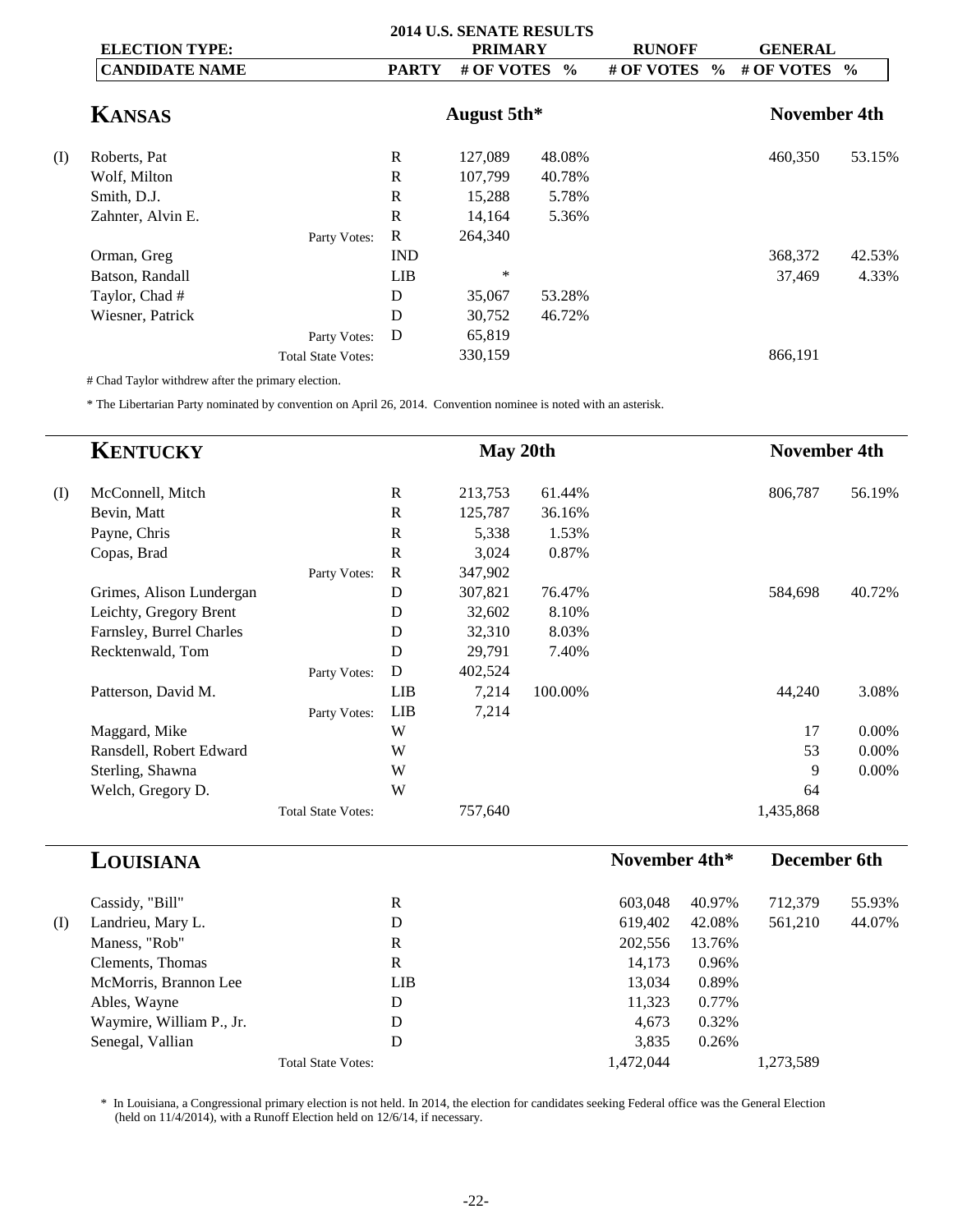|     |                       | 2014 U.S. SENATE RESULTS  |              |                      |               |                     |               |                     |               |
|-----|-----------------------|---------------------------|--------------|----------------------|---------------|---------------------|---------------|---------------------|---------------|
|     | <b>ELECTION TYPE:</b> |                           |              | <b>PRIMARY</b>       |               | <b>RUNOFF</b>       |               | <b>GENERAL</b>      |               |
|     | <b>CANDIDATE NAME</b> |                           | <b>PARTY</b> | # OF VOTES           | $\frac{0}{0}$ | # OF VOTES          | $\frac{0}{0}$ | # OF VOTES          | $\frac{0}{0}$ |
|     | <b>MAINE</b>          |                           |              | <b>June 10th</b>     |               |                     |               | <b>November 4th</b> |               |
| (I) | Collins, Susan M.     |                           | ${\bf R}$    | 53,416               | 98.86%        |                     |               | 413,495             | 68.46%        |
|     | Bennett, Erick        |                           | W(R)         | 615                  | 1.14%         |                     |               |                     |               |
|     |                       | Party Votes:              | $\mathbf R$  | 54,031               |               |                     |               |                     |               |
|     | Bellows, Shenna       |                           | D            | 47,909               | 100.00%       |                     |               | 190,244             | 31.50%        |
|     |                       | Party Votes:              | ${\bf D}$    | 47,909               |               |                     |               |                     |               |
|     | Others                |                           | W            |                      |               |                     |               | 269                 | 0.04%         |
|     |                       | <b>Total State Votes:</b> |              | 101,940              |               |                     |               | 604,008             |               |
|     | <b>MASSACHUSETTS</b>  |                           |              | <b>September 9th</b> |               | <b>November 4th</b> |               |                     |               |
| (I) | Markey, Edward J.     |                           | $\mathbf D$  | 402,433              | 98.29%        |                     |               | 1,289,944           | 61.87%        |
|     | All Others            |                           | W(D)         | 6,986                | 1.71%         |                     |               |                     |               |
|     |                       | Party Votes:              | D            | 409,419              |               |                     |               |                     |               |
|     | Herr, Brian J.        |                           | ${\bf R}$    | 117,216              | 99.26%        |                     |               | 791,950             | 37.98%        |
|     | All Others            |                           | W(R)         | 872                  | 0.74%         |                     |               |                     |               |
|     |                       | Party Votes:              | R            | 118,088              |               |                     |               |                     |               |
|     | All Others            |                           | W            |                      |               |                     |               | 3,072               | 0.15%         |
|     | Muello, Brian R.      |                           | W            |                      |               |                     |               | 6                   | 0.00%         |
|     |                       | <b>Total State Votes:</b> |              | 527,507              |               |                     |               | 2,084,972           |               |
|     | <b>MICHIGAN</b>       |                           |              | August 5th*          |               |                     |               | <b>November 4th</b> |               |
|     | Peters, Gary          |                           | $\mathbf D$  | 504,102              | 100.00%       |                     |               | 1,704,936           | 54.61%        |
|     |                       | Party Votes:              | $\mathbf D$  | 504,102              |               |                     |               |                     |               |
|     | Land, Terri Lynn      |                           | ${\bf R}$    | 588,084              | 100.00%       |                     |               | 1,290,199           | 41.33%        |
|     |                       | Party Votes:              | $\mathbf R$  | 588,084              |               |                     |               |                     |               |
|     | Fulner, Jim           |                           | LIB          | $\ast$               |               |                     |               | 62,897              | 2.01%         |
|     | Matkin, Richard A.    |                           | <b>UST</b>   | $\ast$               |               |                     |               | 37,529              | 1.20%         |
|     | Wahmhoff, Chris       |                           | <b>GRE</b>   | $\ast$               |               |                     |               | 26,137              | 0.84%         |
|     | Jones, Jeff           |                           | W            |                      |               |                     |               | 67                  | $0.00\%$      |
|     | Boensch, Robert       |                           | W            |                      |               |                     |               | 6                   | 0.00%         |
|     | Troszak, Douglas      |                           | W            |                      |               |                     |               | $\overline{4}$      | 0.00%         |
|     |                       | <b>Total State Votes:</b> |              | 1,092,186            |               |                     |               | 3,121,775           |               |

\* The Green Party nominated by convention on June 8, 2014, the Libertarian Party nominated by convention on May 17, 2014, and the U.S. Taxpayers Party nominated by convention on June 28, 2014. Convention nominees are noted with an asterisk.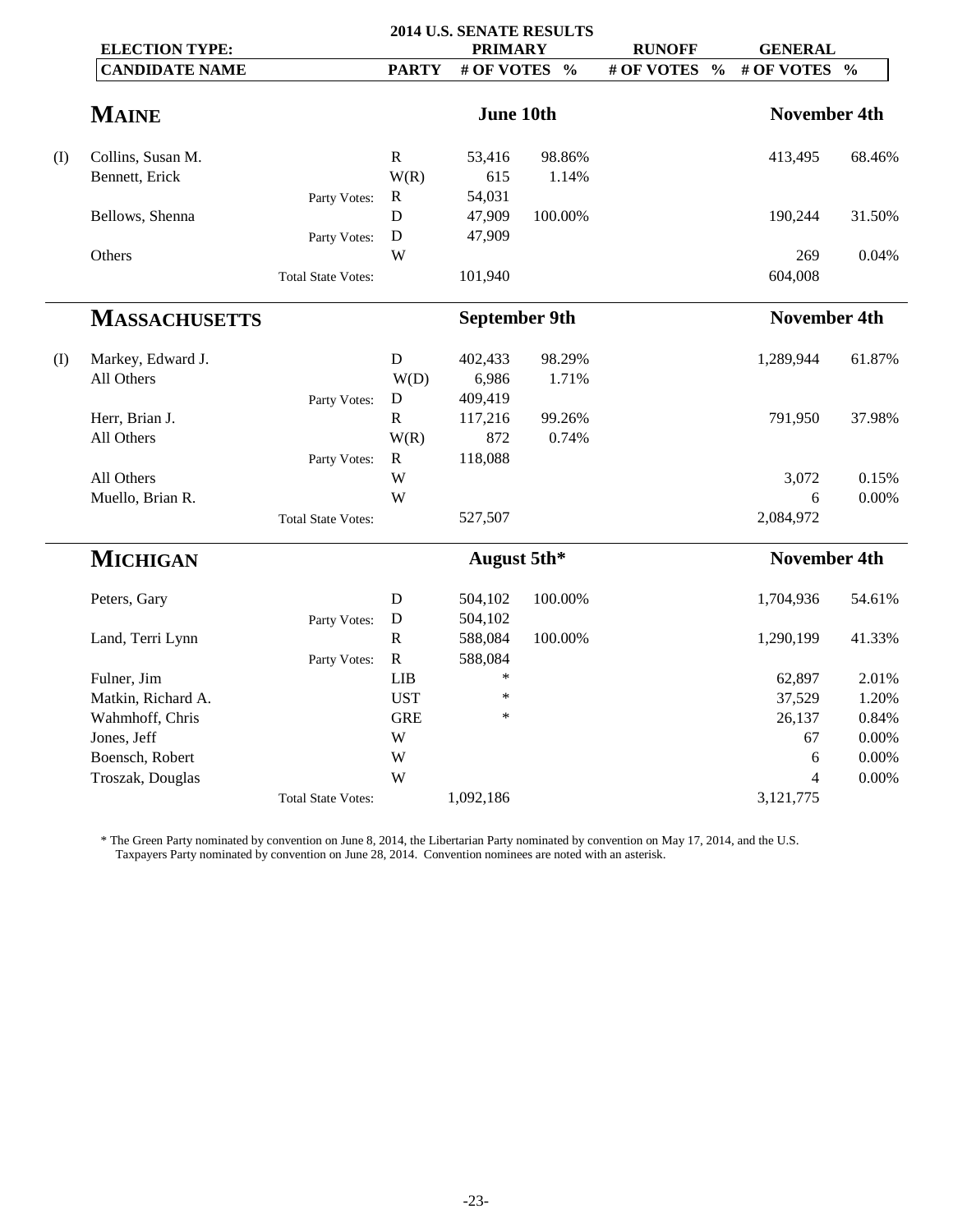|     |                            |                           |                           | <b>2014 U.S. SENATE RESULTS</b> |               |               |               |                     |        |
|-----|----------------------------|---------------------------|---------------------------|---------------------------------|---------------|---------------|---------------|---------------------|--------|
|     | <b>ELECTION TYPE:</b>      |                           |                           | <b>PRIMARY</b>                  |               | <b>RUNOFF</b> |               | <b>GENERAL</b>      |        |
|     | <b>CANDIDATE NAME</b>      |                           | <b>PARTY</b>              | # OF VOTES                      | $\frac{0}{0}$ | # OF VOTES    | $\frac{0}{0}$ | # OF VOTES %        |        |
|     | <b>MINNESOTA</b>           |                           |                           | <b>August 12th</b>              |               |               |               | <b>November 4th</b> |        |
| (I) | Franken, Al                |                           | <b>DFL</b>                | 182,720                         | 94.50%        |               |               | 1,053,205           | 53.15% |
|     | Henningsgard, Sandra       |                           | <b>DFL</b>                | 10,627                          | 5.50%         |               |               |                     |        |
|     |                            | Party Votes:              | DFL                       | 193,347                         |               |               |               |                     |        |
|     | McFadden, Mike             |                           | ${\bf R}$                 | 129,601                         | 71.74%        |               |               | 850,227             | 42.91% |
|     | Abeler, Jim                |                           | ${\bf R}$                 | 26,714                          | 14.79%        |               |               |                     |        |
|     | Carlson, David             |                           | ${\bf R}$                 | 16,449                          | 9.10%         |               |               |                     |        |
|     | Munro, Patrick D.          |                           | ${\bf R}$                 | 5,058                           | 2.80%         |               |               |                     |        |
|     | Savior, O.                 |                           | ${\bf R}$                 | 2,840                           | 1.57%         |               |               |                     |        |
|     |                            | Party Votes:              | ${\bf R}$                 | 180,662                         |               |               |               |                     |        |
|     | Carlson, Steve             |                           | IDP                       | 2,148                           | 33.90%        |               |               | 47,530              | 2.40%  |
|     | Terrell, Kevin             |                           | IDP                       | 1,376                           | 21.72%        |               |               |                     |        |
|     | Shepard, Jack              |                           | IDP                       | 1,130                           | 17.83%        |               |               |                     |        |
|     | Williams, Stephen          |                           | <b>IDP</b>                | 862                             | 13.60%        |               |               |                     |        |
|     | Books, Tom                 |                           | IDP                       | 820                             | 12.94%        |               |               |                     |        |
|     |                            | Party Votes:              | IDP                       | 6,336                           |               |               |               |                     |        |
|     | Johnson, Heather           |                           | <b>LIB</b>                | Unopposed                       |               |               |               | 29,685              | 1.50%  |
|     | Scattered                  |                           | W                         |                                 |               |               |               | 881                 | 0.04%  |
|     |                            | <b>Total State Votes:</b> |                           | 380,345                         |               |               |               | 1,981,528           |        |
|     | <b>MISSISSIPPI</b>         |                           |                           | June 3rd                        |               | June 24th     |               | <b>November 4th</b> |        |
| (I) | Cochran, Thad              |                           | $\mathbb{R}$              | 156,313                         | 49.02%        | 194,972       | 51.01%        | 378,481             | 59.90% |
|     | McDaniel, Chris            |                           | ${\bf R}$                 | 157,728                         | 49.46%        | 187,249       | 48.99%        |                     |        |
|     | Carey, Thomas L.           |                           | ${\bf R}$                 | 4,854                           | 1.52%         |               |               |                     |        |
|     |                            | Party Votes:              | $\mathbf R$               | 318,895                         |               | 382,221       |               |                     |        |
|     | Childers, Travis W.        |                           | D                         | 63,548                          | 74.01%        |               |               | 239,439             | 37.89% |
|     | Marcy, Bill                |                           | D                         | 10,361                          | 12.07%        |               |               |                     |        |
|     | Compton, William Bond, Jr. |                           | D                         | 8,465                           | 9.86%         |               |               |                     |        |
|     | Rawl, Jonathan             |                           | D                         | 3,492                           | 4.07%         |               |               |                     |        |
|     |                            | Party Votes:              | D                         | 85,866                          |               |               |               |                     |        |
|     | O'Hara, Shawn              |                           | <b>REF</b>                | Unopposed                       |               |               |               | 13,938              | 2.21%  |
|     |                            | <b>Total State Votes:</b> |                           | 404,761                         |               | 382,221       |               | 631,858             |        |
|     | <b>MONTANA</b>             |                           |                           | June 3rd                        |               |               |               | <b>November 4th</b> |        |
|     |                            |                           |                           |                                 |               |               |               |                     |        |
|     | Daines, Steve              |                           | $\mathbf R$               | 110,565                         | 83.37%        |               |               | 213,709             | 57.79% |
|     | Cundiff, Susan             |                           | ${\bf R}$                 | 11,909                          | 8.98%         |               |               |                     |        |
|     | Edmunds, Champ             |                           | ${\bf R}$                 | 10,151                          | 7.65%         |               |               |                     |        |
|     |                            | Party Votes:              | $\mathbf R$               | 132,625                         |               |               |               |                     |        |
|     | Curtis, Amanda#            |                           | $\mathbf D$               | #                               |               |               |               | 148,184             | 40.07% |
| (I) | Walsh, John #              |                           | D                         | 48,665                          | 64.03%        |               |               |                     |        |
|     | Bohlinger, John            |                           | D                         | 17,187                          | 22.61%        |               |               |                     |        |
|     | Adams, Dirk S.             |                           | D                         | 10,139                          | 13.34%        |               |               |                     |        |
|     | Scattered                  |                           | W(D)                      | 11                              | 0.01%         |               |               |                     |        |
|     |                            |                           |                           |                                 |               |               |               |                     |        |
|     |                            |                           |                           |                                 |               |               |               |                     |        |
|     | Roots, Roger               | Party Votes:              | $\mathbf D$<br><b>LIB</b> | 76,002<br>Unopposed             |               |               |               | 7,933               | 2.15%  |

# John Walsh withdrew on August 8, 2014, and Amanda Curtis was selected by the party at a nominating convention on August 16, 2014, to fill the vacancy on the general election ballot.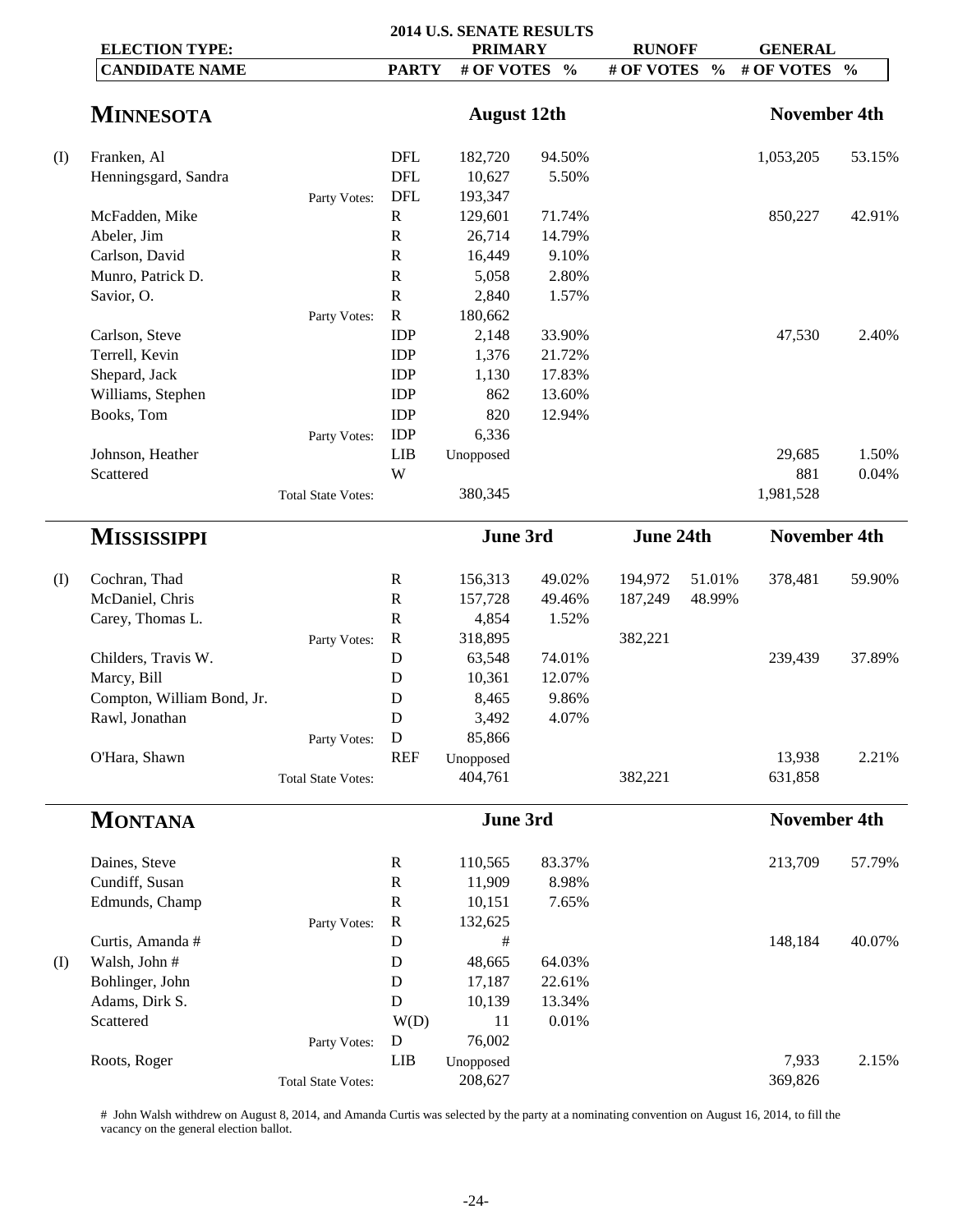| <b>ELECTION TYPE:</b> |                           |                         | 2014 U.S. SENATE RESULTS<br><b>PRIMARY</b> |               | <b>RUNOFF</b>               | <b>GENERAL</b>      |               |
|-----------------------|---------------------------|-------------------------|--------------------------------------------|---------------|-----------------------------|---------------------|---------------|
| <b>CANDIDATE NAME</b> |                           | <b>PARTY</b>            | # OF VOTES                                 | $\frac{0}{0}$ | $\frac{0}{0}$<br># OF VOTES | # OF VOTES          | $\frac{0}{0}$ |
|                       |                           |                         |                                            |               |                             |                     |               |
| <b>NEBRASKA</b>       |                           |                         | May 13th                                   |               |                             | <b>November 4th</b> |               |
| Sasse, Ben            |                           | $\mathbb{R}$            | 108,443                                    | 49.54%        |                             | 347,636             | 64.34%        |
| Dinsdale, Sid         |                           | ${\bf R}$               | 49,026                                     | 22.40%        |                             |                     |               |
| Osborn, Shane         |                           | $\mathbb{R}$            | 45,952                                     | 20.99%        |                             |                     |               |
| McLeay, Bart          |                           | ${\bf R}$               | 12,348                                     | 5.64%         |                             |                     |               |
| Johnson, Clifton R.   |                           | ${\bf R}$               | 3,110                                      | 1.42%         |                             |                     |               |
|                       | Party Votes:              | $\mathbf R$             | 218,879                                    |               |                             |                     |               |
| Sasse, Ben            |                           | N(R)                    | 2,359                                      | 39.95%        |                             |                     |               |
| Dinsdale, Sid         |                           | N(R)                    | 1,468                                      | 24.86%        |                             |                     |               |
| Osborn, Shane         |                           | N(R)                    | 1,386                                      | 23.47%        |                             |                     |               |
| McLeay, Bart          |                           | N(R)                    | 492                                        | 8.33%         |                             |                     |               |
| Johnson, Clifton R.   |                           | N(R)                    | 200                                        | 3.39%         |                             |                     |               |
|                       | Party Votes:              | N(R)                    | 5,905                                      |               |                             |                     |               |
| Domina, Dave          |                           | D                       | 44,487                                     | 67.44%        |                             | 170,127             | 31.49%        |
| Marvin, Larry         |                           | D                       | 21,483                                     | 32.56%        |                             |                     |               |
|                       | Party Votes:              | $\mathbf D$             | 65,970                                     |               |                             |                     |               |
| Domina, Dave          |                           | N(D)                    | 1,161                                      | 73.39%        |                             |                     |               |
| Marvin, Larry         |                           | N(D)                    | 421                                        | 26.61%        |                             |                     |               |
|                       | Party Votes:              | N(D)                    | 1,582                                      |               |                             |                     |               |
| Jenkins, Jim          |                           | BP                      |                                            |               |                             | 15,868              | 2.94%         |
| Watson, Todd F.       |                           | BP                      |                                            |               |                             | 6,260               | 1.16%         |
| Scattered             |                           | $\ensuremath{\text{W}}$ |                                            |               |                             | 446                 | 0.08%         |
|                       | <b>Total State Votes:</b> |                         | 292,336                                    |               |                             | 540,337             |               |
| <b>NEW HAMPSHIRE</b>  |                           |                         | <b>September 9th</b>                       |               |                             | <b>November 4th</b> |               |
| Shaheen, Jeanne       |                           | ${\bf D}$               | 39,282                                     | 97.82%        |                             | 251,184             | 51.46%        |
| Brown, Scott P.       |                           | W(D)                    | 363                                        | 0.90%         |                             |                     |               |
| Scattered             |                           | W(D)                    | 245                                        | 0.61%         |                             |                     |               |
| Rubens, Jim           |                           | W(D)                    | 127                                        | 0.32%         |                             |                     |               |
| Smith, Bob            |                           | W(D)                    | 123                                        | 0.31%         |                             |                     |               |
| Farnham, Mark W.      |                           | W(D)                    | 4                                          | $0.01\%$      |                             |                     |               |
| Heghmann, Bob         |                           | W(D)                    | 4                                          | 0.01%         |                             |                     |               |
| Kelly, Walter W.      |                           | W(D)                    | $\overline{c}$                             | $0.00\%$      |                             |                     |               |
| Martin, Andy          |                           | W(D)                    | $\boldsymbol{2}$                           | $0.00\%$      |                             |                     |               |
| D'Arcy, Robert        |                           | W(D)                    | $\boldsymbol{0}$                           | $0.00\%$      |                             |                     |               |
|                       | Party Votes:              | ${\bf D}$               | 40,152                                     |               |                             |                     |               |
| Brown, Scott P.       |                           | $\mathbf R$             | 59,147                                     | 49.86%        |                             | 235,347             | 48.21%        |
| Rubens, Jim           |                           | ${\bf R}$               | 27,252                                     | 22.97%        |                             |                     |               |
| Smith, Bob            |                           | ${\bf R}$               | 26,762                                     | 22.56%        |                             |                     |               |
| Kelly, Walter W.      |                           | ${\bf R}$               | 1,392                                      | 1.17%         |                             |                     |               |
| Heghmann, Bob         |                           | ${\bf R}$               | 789                                        | 0.67%         |                             |                     |               |
| Martin, Andy          |                           | ${\bf R}$               | 738                                        | 0.62%         |                             |                     |               |
| Farnham, Mark W.      |                           | ${\bf R}$               | 737                                        | 0.62%         |                             |                     |               |
| Dziedzic, Miro        |                           | ${\bf R}$               | 515                                        | 0.43%         |                             |                     |               |
| Beloin, Gerard        |                           | ${\bf R}$               | 503                                        | 0.42%         |                             |                     |               |
| D'Arcy, Robert        |                           | ${\bf R}$               | 399                                        | 0.34%         |                             |                     |               |
| Shaheen, Jeanne       |                           | W(R)                    | 220                                        | 0.19%         |                             |                     |               |
| Scattered             |                           | W(R)                    | 183                                        | 0.15%         |                             |                     |               |
|                       | Party Votes:              | $\mathbf R$             | 118,637                                    |               |                             |                     |               |
| Scattered             |                           | W                       |                                            |               |                             | 1,628               | 0.33%         |
|                       | <b>Total State Votes:</b> |                         | 158,789                                    |               |                             | 488,159             |               |
|                       |                           |                         |                                            |               |                             |                     |               |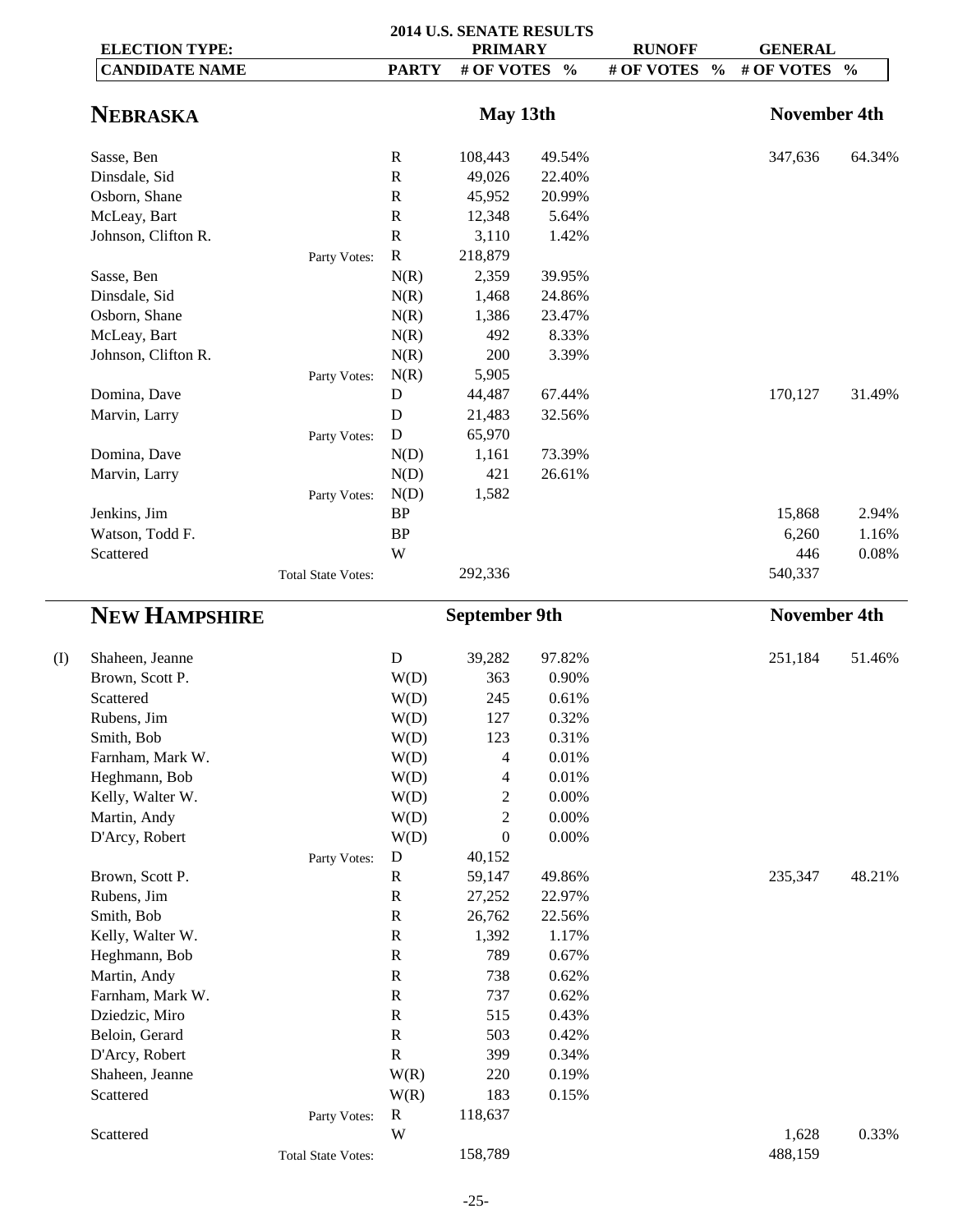|                                                |                           |              |                                | 2014 U.S. SENATE RESULTS |                               |                                | 42.33%<br>0.89%<br>0.31%<br>0.24%<br>0.21%<br>0.19%<br>55.56%<br>44.44%<br>48.82% |  |  |  |
|------------------------------------------------|---------------------------|--------------|--------------------------------|--------------------------|-------------------------------|--------------------------------|-----------------------------------------------------------------------------------|--|--|--|
| <b>ELECTION TYPE:</b><br><b>CANDIDATE NAME</b> |                           | <b>PARTY</b> | <b>PRIMARY</b><br># OF VOTES % |                          | <b>RUNOFF</b><br># OF VOTES % | <b>GENERAL</b><br># OF VOTES % |                                                                                   |  |  |  |
|                                                |                           |              |                                |                          |                               |                                |                                                                                   |  |  |  |
| <b>NEW JERSEY</b>                              |                           |              | June 3rd                       |                          |                               | <b>November 4th</b>            |                                                                                   |  |  |  |
| Booker, Cory                                   |                           | D            | 202,129                        | 100.00%                  |                               | 1,043,866                      | 55.84%                                                                            |  |  |  |
|                                                | Party Votes:              | D            | 202,129                        |                          |                               |                                |                                                                                   |  |  |  |
| Bell, Jeff                                     |                           | $\mathbf R$  | 42,728                         | 29.41%                   |                               | 791,297                        |                                                                                   |  |  |  |
| Pezzullo, Richard J.                           |                           | ${\bf R}$    | 38,130                         | 26.24%                   |                               |                                |                                                                                   |  |  |  |
| Goldberg, Brian D.                             |                           | ${\bf R}$    | 36,266                         | 24.96%                   |                               |                                |                                                                                   |  |  |  |
| Sabrin, Murray                                 |                           | $\mathbb{R}$ | 28,183                         | 19.40%                   |                               |                                |                                                                                   |  |  |  |
|                                                | Party Votes:              | $\mathbf R$  | 145,307                        |                          |                               |                                |                                                                                   |  |  |  |
| Baratelli, Joseph                              |                           | LIB          |                                |                          |                               | 16,721                         |                                                                                   |  |  |  |
| Schroeder, Hank                                |                           | EG           |                                |                          |                               | 5,704                          |                                                                                   |  |  |  |
| Boss, Jeff                                     |                           | <b>IND</b>   |                                |                          |                               | 4,513                          |                                                                                   |  |  |  |
| LaVergne, Martin Eugene                        |                           | <b>DRP</b>   |                                |                          |                               | 3,890                          |                                                                                   |  |  |  |
| Sabas, Antonio N.                              |                           | <b>IND</b>   |                                |                          |                               | 3,544                          |                                                                                   |  |  |  |
|                                                | <b>Total State Votes:</b> |              | 347,436                        |                          |                               | 1,869,535                      |                                                                                   |  |  |  |
| <b>NEW MEXICO</b>                              |                           |              | June 3rd                       |                          |                               | <b>November 4th</b>            |                                                                                   |  |  |  |
| Udall, Tom                                     |                           | D            | 113,502                        | 100.00%                  |                               | 286,409                        |                                                                                   |  |  |  |
|                                                | Party Votes:              | $\mathbf D$  | 113,502                        |                          |                               |                                |                                                                                   |  |  |  |
| Weh, Allen E.                                  |                           | $\mathbb{R}$ | 41,566                         | 63.00%                   |                               | 229,097                        |                                                                                   |  |  |  |
| Clements, David Kale                           |                           | ${\bf R}$    | 24,413                         | 37.00%                   |                               |                                |                                                                                   |  |  |  |
|                                                | Party Votes:              | $\mathbf R$  | 65,979                         |                          |                               |                                |                                                                                   |  |  |  |
|                                                | <b>Total State Votes:</b> |              | 179,481                        |                          |                               | 515,506                        |                                                                                   |  |  |  |
| <b>NORTH CAROLINA</b>                          |                           |              | May 6th                        |                          |                               | <b>November 4th</b>            |                                                                                   |  |  |  |
| Tillis, Thom                                   |                           | $\mathbf R$  | 223,174                        | 45.68%                   |                               | 1,423,259                      |                                                                                   |  |  |  |
| Brannon, Greg                                  |                           | $\mathbb{R}$ | 132,630                        | 27.15%                   |                               |                                |                                                                                   |  |  |  |
| Harris, Mark                                   |                           | $\mathbb{R}$ | 85,727                         | 17.55%                   |                               |                                |                                                                                   |  |  |  |
| Grant, Heather                                 |                           | ${\bf R}$    | 22,971                         | 4.70%                    |                               |                                |                                                                                   |  |  |  |
| Snyder, Jim                                    |                           | ${\bf R}$    | 9,414                          | 1.93%                    |                               |                                |                                                                                   |  |  |  |
| Alexander, Ted                                 |                           | ${\bf R}$    | 9,258                          | 1.89%                    |                               |                                |                                                                                   |  |  |  |
| Bradshaw, Alex Lee                             |                           | $\mathbf R$  | 3,528                          | 0.72%                    |                               |                                |                                                                                   |  |  |  |
| Kryn, Edward                                   |                           | ${\bf R}$    | 1,853                          | 0.38%                    |                               |                                |                                                                                   |  |  |  |
|                                                | Party Votes:              | $\mathbf R$  | 488,555                        |                          |                               |                                |                                                                                   |  |  |  |
| Hagan, Kay                                     |                           | ${\bf D}$    | 372,209                        | 77.16%                   |                               | 1,377,651                      | 47.26%                                                                            |  |  |  |
| Stewart, Will                                  |                           | ${\bf D}$    | 66,903                         | 13.87%                   |                               |                                |                                                                                   |  |  |  |
| Reeves, Ernest T.                              |                           | $\mathbf D$  | 43,257                         | 8.97%                    |                               |                                |                                                                                   |  |  |  |
|                                                | Party Votes:              | ${\bf D}$    | 482,369                        |                          |                               |                                |                                                                                   |  |  |  |
| Haugh, Sean                                    |                           | LIB          | 1,226                          | 60.69%                   |                               | 109,100                        | 3.74%                                                                             |  |  |  |
| D'Annunzio, Tim                                |                           | LIB          | 794                            | 39.31%                   |                               |                                |                                                                                   |  |  |  |
|                                                | Party Votes:              | LIB          | 2,020                          |                          |                               |                                |                                                                                   |  |  |  |
| Scattered                                      |                           | W            |                                |                          |                               | 4,307                          | 0.15%                                                                             |  |  |  |
| Rhodes, John                                   |                           | W            |                                |                          |                               | 621                            | 0.02%                                                                             |  |  |  |
| Waddell, David                                 |                           | W            |                                |                          |                               | 201                            | 0.01%                                                                             |  |  |  |
| Gurney, Barry                                  |                           | W            |                                |                          |                               | 142                            | $0.00\%$                                                                          |  |  |  |
|                                                | <b>Total State Votes:</b> |              | 972,944                        |                          |                               | 2,915,281                      |                                                                                   |  |  |  |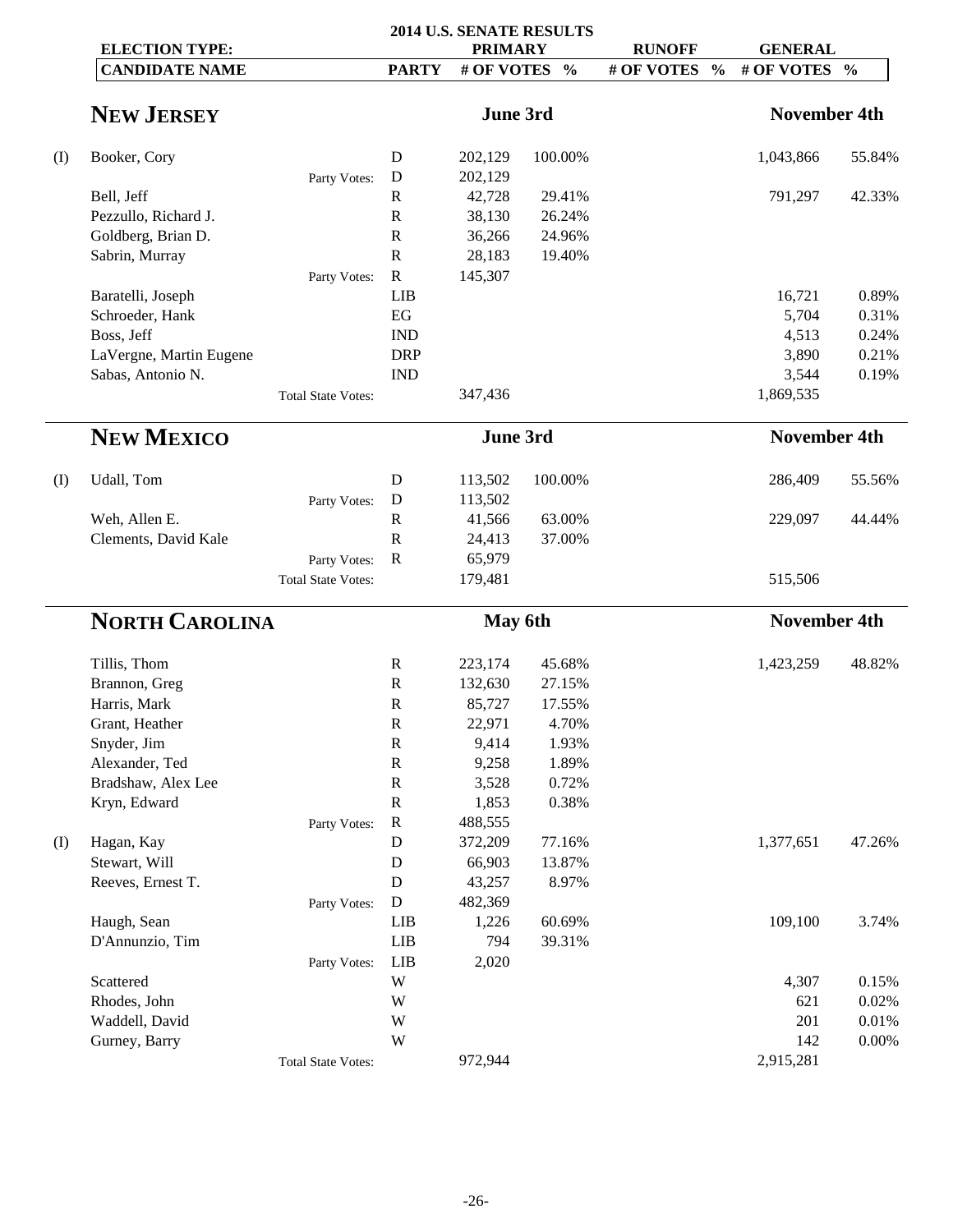|     | <b>ELECTION TYPE:</b>              |              | 2014 U.S. SENATE RESULTS<br><b>PRIMARY</b> |               | <b>RUNOFF</b>      |               | <b>GENERAL</b>      |               |
|-----|------------------------------------|--------------|--------------------------------------------|---------------|--------------------|---------------|---------------------|---------------|
|     | <b>CANDIDATE NAME</b>              | <b>PARTY</b> | # OF VOTES                                 | $\frac{0}{0}$ | # OF VOTES         | $\frac{0}{0}$ | # OF VOTES          | $\frac{0}{0}$ |
|     |                                    |              |                                            |               |                    |               |                     |               |
|     | <b>OKLAHOMA</b> (Full Term)        |              | June 24th                                  |               | <b>August 26th</b> |               | <b>November 4th</b> |               |
| (I) | Inhofe, Jim                        | $\mathbf R$  | 231,291                                    | 87.68%        |                    |               | 558,166             | 68.01%        |
|     | Rogers, Evelyn L.                  | $\mathbf R$  | 11,960                                     | 4.53%         |                    |               |                     |               |
|     | Wyatt, Erick Paul                  | $\mathbb{R}$ | 11,713                                     | 4.44%         |                    |               |                     |               |
|     | Moye, Rob                          | $\mathbf R$  | 4,846                                      | 1.84%         |                    |               |                     |               |
|     | McBride-Samuels, D. Jean           | $\mathbf R$  | 3,965                                      | 1.50%         |                    |               |                     |               |
|     | Party Votes:                       | $\mathbf R$  | 263,775                                    |               |                    |               |                     |               |
|     | Silverstein, Matt                  | ${\bf D}$    | Unopposed                                  |               |                    |               | 234,307             | 28.55%        |
|     | Farr, Joan                         | <b>IND</b>   |                                            |               |                    |               | 10,554              | 1.29%         |
|     | Woods, Ray                         | <b>IND</b>   |                                            |               |                    |               | 9,913               | 1.21%         |
|     | DeLozier, Aaron                    | <b>IND</b>   |                                            |               |                    |               | 7,793               | 0.95%         |
|     | <b>Total Full Term Votes:</b>      |              | 263,775                                    |               |                    |               | 820,733             |               |
|     | <b>OKLAHOMA</b> (Unexpired Term)   |              | June 24th                                  |               | <b>August 26th</b> |               | <b>November 4th</b> |               |
|     |                                    |              |                                            |               |                    |               |                     |               |
|     | Lankford, James                    | $\mathbf R$  | 152,749                                    | 57.24%        |                    |               | 557,002             | 67.85%        |
|     | Shannon, T. W.                     | $\mathbf R$  | 91,854                                     | 34.42%        |                    |               |                     |               |
|     | Brogdon, Randy                     | $\mathbf R$  | 12,934                                     | 4.85%         |                    |               |                     |               |
|     | Crow, Kevin                        | $\mathbf R$  | 2,828                                      | 1.06%         |                    |               |                     |               |
|     | Craig, Andy                        | $\mathbf R$  | 2,427                                      | 0.91%         |                    |               |                     |               |
|     | McCray, Eric C.                    | $\mathbf R$  | 2,272                                      | 0.85%         |                    |               |                     |               |
|     | Weger, Jason                       | $\mathbf R$  | 1,794                                      | 0.67%         |                    |               |                     |               |
|     | Party Votes:                       | $\mathbf R$  | 266,858                                    |               |                    |               |                     |               |
|     | Johnson, Connie                    | D            | 71,462                                     |               | 54,762             | 57.99%        | 237,923             | 28.98%        |
|     | Rogers, Jim                        | D            | 57,598                                     | 35.34%        | 39,664             | 42.01%        |                     |               |
|     | Hayes, Patrick Michael             | D            | 33,943                                     | 20.82%        |                    |               |                     |               |
|     | Party Votes:                       | ${\bf D}$    | 163,003                                    |               | 94,426             |               |                     |               |
|     | Beard, Mark T.                     | <b>IND</b>   |                                            |               |                    |               | 25,965              | 3.16%         |
|     | <b>Total Unexpired Term Votes:</b> |              | 429,861                                    |               | 94,426             |               | 820,890             |               |
|     | <b>OREGON</b>                      |              | May 20th                                   |               |                    |               | <b>November 4th</b> |               |
| (I) | Merkley, Jeff                      | D/IP/PRO/WF  |                                            |               |                    |               | 814,537             | 55.73%        |
|     | Merkley, Jeff                      | IP/PRO/WF    | $\ast$                                     |               |                    |               |                     |               |
|     | Merkley, Jeff                      | D            | 277,120                                    | 92.04%        |                    |               |                     |               |
|     | Bryk, William                      | D            | 11,330                                     | 8.42%         |                    |               |                     |               |
|     | Goberman, Pavel                    | D            | 8,436                                      | 8.32%         |                    |               |                     |               |
|     | Scattered                          | W(D)         | 4,194                                      | 23.02%        |                    |               |                     |               |
|     | Party Votes:                       | D            | 301,080                                    |               |                    |               |                     |               |
|     | Wehby, Monica                      | $\mathbb{R}$ | 134,627                                    |               |                    |               | 538,847             | 36.87%        |
|     | Conger, Jason                      | ${\bf R}$    | 101,401                                    | 37.63%        |                    |               |                     |               |
|     | Callahan, Mark                     | ${\bf R}$    | 18,220                                     | 6.76%         |                    |               |                     |               |
|     | Perkins, Jo Rae                    | ${\bf R}$    | 7,602                                      | 2.82%         |                    |               |                     |               |
|     | Crawley, Timothy I.                | ${\bf R}$    | 6,566                                      | 2.44%         |                    |               |                     |               |
|     | Scattered                          | W(R)         | 1,027                                      | 0.38%         |                    |               |                     |               |
|     | Party Votes:                       | ${\bf R}$    | 269,443                                    |               |                    |               |                     |               |
|     | Montchalin, Mike                   | <b>LIB</b>   | $\ast$                                     |               |                    |               | 44,916              | 3.07%         |
|     | Lugo, Christina Jean               | PG           | $\ast$                                     |               |                    |               | 32,434              | 2.22%         |
|     | Leuenberger, James E.              | <b>CON</b>   | $\ast$                                     |               |                    |               | 24,212              | 1.66%         |
|     | Scattered                          | W            |                                            |               |                    |               | 6,672               | 0.46%         |
|     | <b>Total State Votes:</b>          |              | 570,523                                    |               |                    |               | 1,461,618           |               |

\* The Constitution party nominated by convention on May 24, 2014 and the Pacific Green Party nominated by convention on June 7, 2014. The Libertarian party conducted its own primary election on June 6, 2014, and the Independent Party conducted its own primary election on July 19, 2014. These nominees are noted with an asterisk.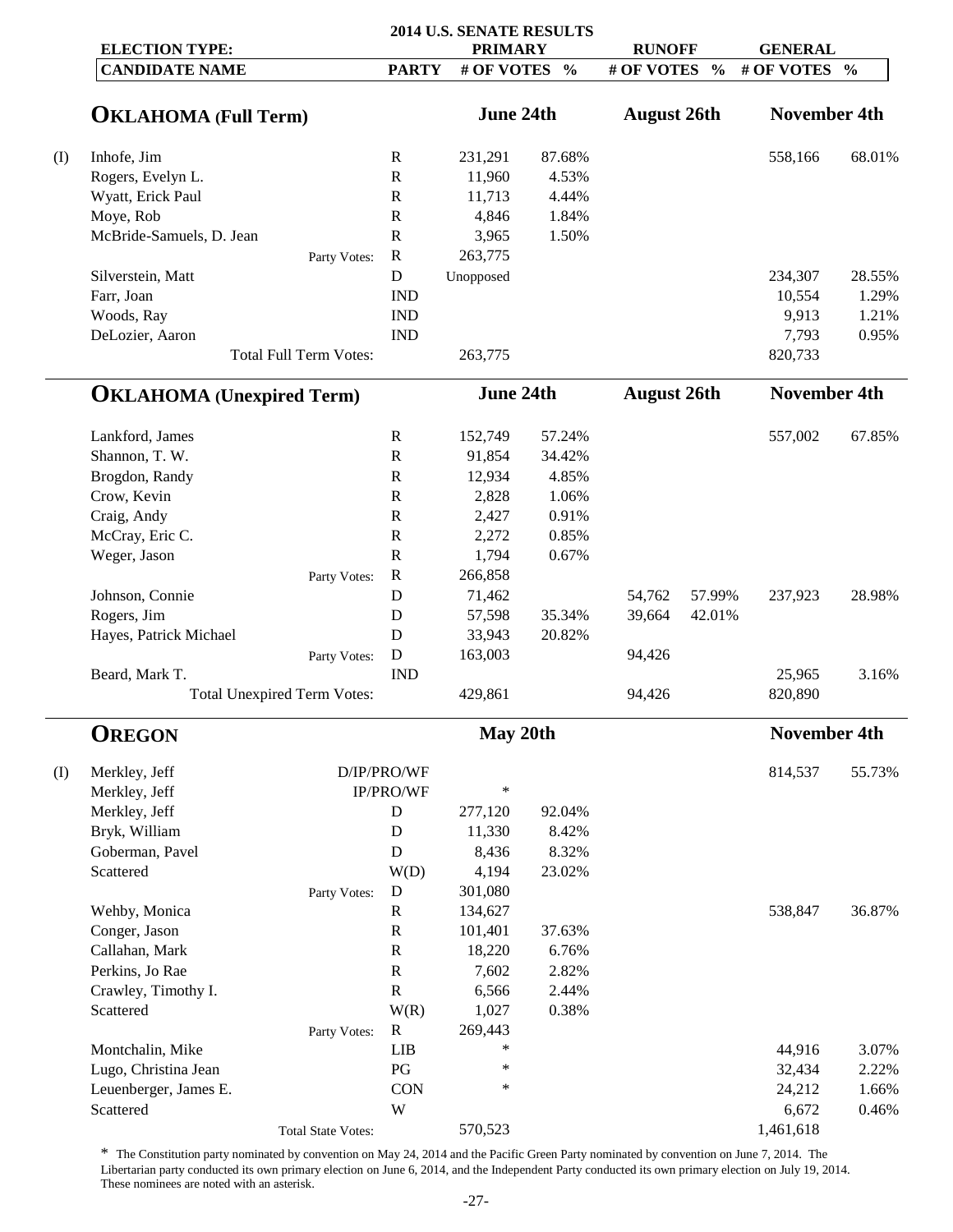|     |                                        |                         |                      | 2014 U.S. SENATE RESULTS |                             |                     |               |
|-----|----------------------------------------|-------------------------|----------------------|--------------------------|-----------------------------|---------------------|---------------|
|     | <b>ELECTION TYPE:</b>                  |                         | <b>PRIMARY</b>       |                          | <b>RUNOFF</b>               | <b>GENERAL</b>      |               |
|     | <b>CANDIDATE NAME</b>                  | <b>PARTY</b>            | # OF VOTES           | $\frac{0}{0}$            | # OF VOTES<br>$\frac{0}{0}$ | # OF VOTES          | $\frac{0}{0}$ |
|     |                                        |                         |                      |                          |                             |                     |               |
|     | <b>RHODE ISLAND</b>                    |                         | <b>September 9th</b> |                          |                             | <b>November 4th</b> |               |
| (I) | Reed, John F.                          | D                       | 98,816               | 100.00%                  |                             | 223,675             | 70.58%        |
|     | Party Votes:                           | $\mathbf D$             | 98,816               |                          |                             |                     |               |
|     | Zaccaria, Mark S.                      | $\mathbf R$             | 23,787               | 100.00%                  |                             | 92,684              | 29.25%        |
|     | Party Votes:                           | $\mathbf R$             | 23,787               |                          |                             |                     |               |
|     | Scattered                              | W                       |                      |                          |                             | 531                 | 0.17%         |
|     | Healy, Bob                             | W                       |                      |                          |                             | 8                   | 0.00%         |
|     | <b>Total State Votes:</b>              |                         | 122,603              |                          |                             | 316,898             |               |
|     | <b>SOUTH CAROLINA (Full Term)</b>      |                         | June 10th*           |                          |                             | <b>November 4th</b> |               |
|     |                                        |                         |                      |                          |                             |                     |               |
| (I) | Graham, Lindsey                        | $\mathbb{R}$            | 178,833              | 56.42%                   |                             | 672,941             | 54.27%        |
|     | Bright, Lee                            | ${\bf R}$               | 48,904               | 15.43%                   |                             |                     |               |
|     | Cash, Richard                          | $\mathbb{R}$            | 26,325               | 8.30%                    |                             |                     |               |
|     | Bowers, Det                            | ${\bf R}$               | 23,172               | 7.31%                    |                             |                     |               |
|     | Mace, Nancy                            | $\mathbb{R}$            | 19,634               | 6.19%                    |                             |                     |               |
|     | Connor, Bill                           | $\mathbb{R}$            | 16,912               | 5.34%                    |                             |                     |               |
|     | Dunn, Benjamin                         | ${\bf R}$               | 3,209                | 1.01%                    |                             |                     |               |
|     | Party Votes:                           | $\mathbf R$             | 316,989              |                          |                             |                     |               |
|     | Hutto, Brad                            |                         |                      |                          | <b>Combined Parties:</b>    | 480,933             | 38.78%        |
|     | Hutto, Brad                            | WF                      | $\ast$               |                          |                             | [24, 207]           | $[1.95\%]$    |
|     | Hutto, Brad                            | $\mathbf D$             | 87,552               | 76.65%                   |                             | [456, 726]          | $[36.83\%]$   |
|     | Stamper, Jay                           | D                       | 26,678               | 23.35%                   |                             |                     |               |
|     | Party Votes:                           | $\mathbf D$             | 114,230              |                          |                             |                     |               |
|     | Kocher, Victor                         | <b>LIB</b>              | $\ast$               |                          |                             | 33,839              | 2.73%         |
|     | Ravenel, Thomas                        | <b>PET</b>              |                      |                          |                             | 47,588              | 3.84%         |
|     | Scattered                              | W                       |                      |                          |                             | 4,774               | 0.38%         |
|     | Total Full Term Votes:                 |                         | 431,219              |                          |                             | 1,240,075           |               |
|     | <b>SOUTH CAROLINA (Unexpired Term)</b> |                         | June 10th*           |                          |                             | <b>November 4th</b> |               |
|     | Scott, Tim                             | ${\bf R}$               | 276,147              | 89.98%                   |                             | 757,215             | 61.12%        |
| (I) | Young, Randall                         | ${\bf R}$               | 30,741               | 10.02%                   |                             |                     |               |
|     |                                        | ${\bf R}$               | 306,888              |                          |                             |                     |               |
|     | Party Votes:<br>Dickerson, Joyce       | $\mathbf D$             | 72,874               | 65.39%                   |                             | 459,583             | 37.09%        |
|     | Moore, Sidney                          | $\mathbf D$             | 26,310               | 23.61%                   |                             |                     |               |
|     | Pavilack, Harry                        | $\mathbf D$             |                      | 11.00%                   |                             |                     |               |
|     |                                        | D                       | 12,253               |                          |                             |                     |               |
|     | Party Votes:                           |                         | 111,437<br>$\ast$    |                          |                             |                     |               |
|     | Bossi, Jill                            | $\mathbf{A}\mathbf{M}$  |                      |                          |                             | 21,652              | 1.75%         |
|     | Scattered                              | $\ensuremath{\text{W}}$ |                      |                          |                             | 532                 | 0.04%         |
|     | <b>Total Unexpired Term Votes:</b>     |                         | 418,325              |                          |                             | 1,238,982           |               |

\* The American Party and the Libertarian Party each nominated by convention on May 10, 2014, and the Working Families Party nominated by convention on August 14, 2014. Convention nominees are noted with an asterisk.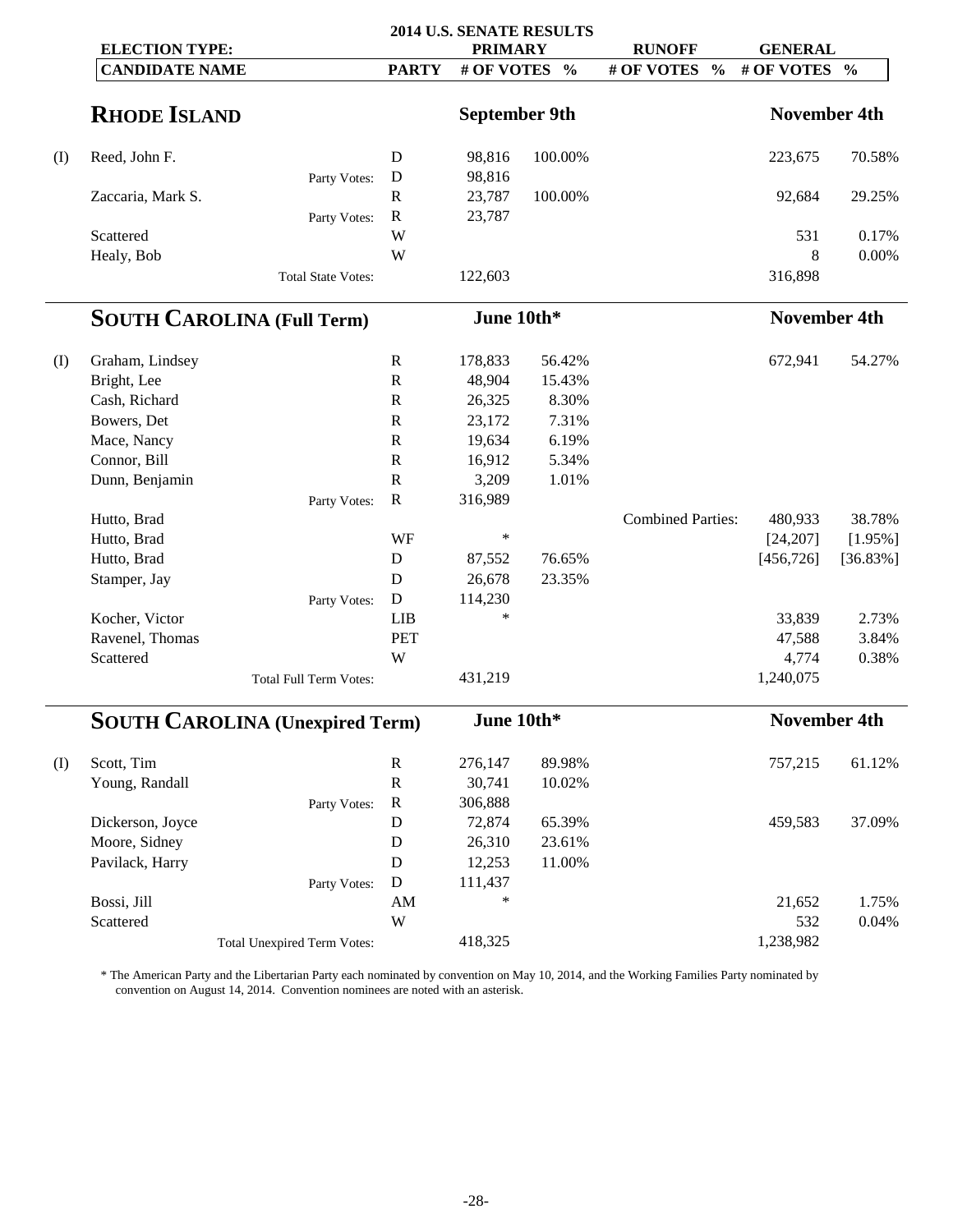| <b>ELECTION TYPE:</b>    |                           |              | 2014 U.S. SENATE RESULTS<br><b>PRIMARY</b> |               | <b>RUNOFF</b>               | <b>GENERAL</b>      |               |
|--------------------------|---------------------------|--------------|--------------------------------------------|---------------|-----------------------------|---------------------|---------------|
| <b>CANDIDATE NAME</b>    |                           | <b>PARTY</b> | # OF VOTES                                 | $\frac{0}{0}$ | # OF VOTES<br>$\frac{0}{0}$ | # OF VOTES          | $\frac{0}{0}$ |
| <b>SOUTH DAKOTA</b>      |                           |              | June 3rd                                   |               |                             | <b>November 4th</b> |               |
| Rounds, Mike             |                           | $\mathbf R$  | 41,377                                     | 55.54%        |                             | 140,741             | 50.37%        |
| Rhoden, Larry            |                           | ${\bf R}$    | 13,593                                     | 18.25%        |                             |                     |               |
| Nelson, Stace            |                           | $\mathbf R$  | 13,179                                     | 17.69%        |                             |                     |               |
| Bosworth, Annette        |                           | ${\bf R}$    | 4,283                                      | 5.75%         |                             |                     |               |
| Ravnsborg, Jason         |                           | ${\bf R}$    | 2,066                                      | 2.77%         |                             |                     |               |
|                          | Party Votes:              | ${\bf R}$    | 74,498                                     |               |                             |                     |               |
| Weiland, Rick            |                           | $\mathbf D$  | Unopposed                                  |               |                             | 82,456              | 29.51%        |
| Pressler, Larry          |                           | <b>IND</b>   |                                            |               |                             | 47,741              | 17.09%        |
| Howie, Gordon            |                           | <b>IND</b>   |                                            |               |                             | 8,474               | 3.03%         |
|                          | <b>Total State Votes:</b> |              | 74,498                                     |               |                             | 279,412             |               |
| <b>TENNESSEE</b>         |                           |              | <b>August</b> 7th                          |               |                             | <b>November 4th</b> |               |
| Alexander, Lamar         |                           | $\mathbf R$  | 331,705                                    | 49.65%        |                             | 850,087             | 61.87%        |
| Carr, Joe                |                           | ${\bf R}$    | 271,324                                    | 40.61%        |                             |                     |               |
| Flinn, George Shea       |                           | ${\bf R}$    | 34,668                                     | 5.19%         |                             |                     |               |
| Agnew, Christian         |                           | ${\bf R}$    | 11,320                                     | 1.69%         |                             |                     |               |
| Lenard, Brenda S.        |                           | ${\bf R}$    | 7,908                                      | 1.18%         |                             |                     |               |
| King, John D.            |                           | $\mathbf R$  | 7,748                                      | 1.16%         |                             |                     |               |
| Magee, Erin Kent         |                           | R/W          | 3,366                                      |               |                             | 5                   | 0.00%         |
|                          | Party Votes:              | $\mathbf R$  | 668,039                                    |               |                             |                     |               |
| Ball, Gordon             |                           | $\mathbf D$  | 87,829                                     | 36.45%        |                             | 437,848             | 31.87%        |
| Adams, Terry             |                           | D            | 85,794                                     | 35.61%        |                             |                     |               |
| Davis, Gary Gene         |                           | $\mathbf D$  | 42,549                                     | 17.66%        |                             |                     |               |
| Crim, Larry              |                           | $\mathbf D$  | 24,777                                     | 10.28%        |                             |                     |               |
|                          | Party Votes:              | ${\bf D}$    | 240,949                                    |               |                             |                     |               |
| Wilmoth, Joe             |                           | <b>CON</b>   |                                            |               |                             | 36,088              | 2.63%         |
| Pleasant, Martin         |                           | <b>GRE</b>   |                                            |               |                             | 12,570              | 0.91%         |
| Emerson, Tom, Jr.        |                           | <b>IND</b>   |                                            |               |                             | 11,157              | 0.81%         |
| Page, Danny              |                           | <b>IND</b>   |                                            |               |                             | 7,713               | 0.56%         |
| Tyler, Rick              |                           | <b>IND</b>   |                                            |               |                             | 5,759               | 0.42%         |
| James, Joshua            |                           | <b>IND</b>   |                                            |               |                             | 5,678               | 0.41%         |
| Phillips, Bartholomew J. |                           | <b>IND</b>   |                                            |               |                             | 2,386               | 0.17%         |
| Gauthier, Edmund L.      |                           | <b>IND</b>   |                                            |               |                             | 2,314               | 0.17%         |
| Schechter, Eric          |                           | <b>IND</b>   |                                            |               |                             | 1,673               | 0.12%         |
| Salekin, C.              |                           | <b>IND</b>   |                                            |               |                             | 787                 | 0.06%         |
|                          | <b>Total State Votes:</b> |              | 908,988                                    |               |                             | 1,374,065           |               |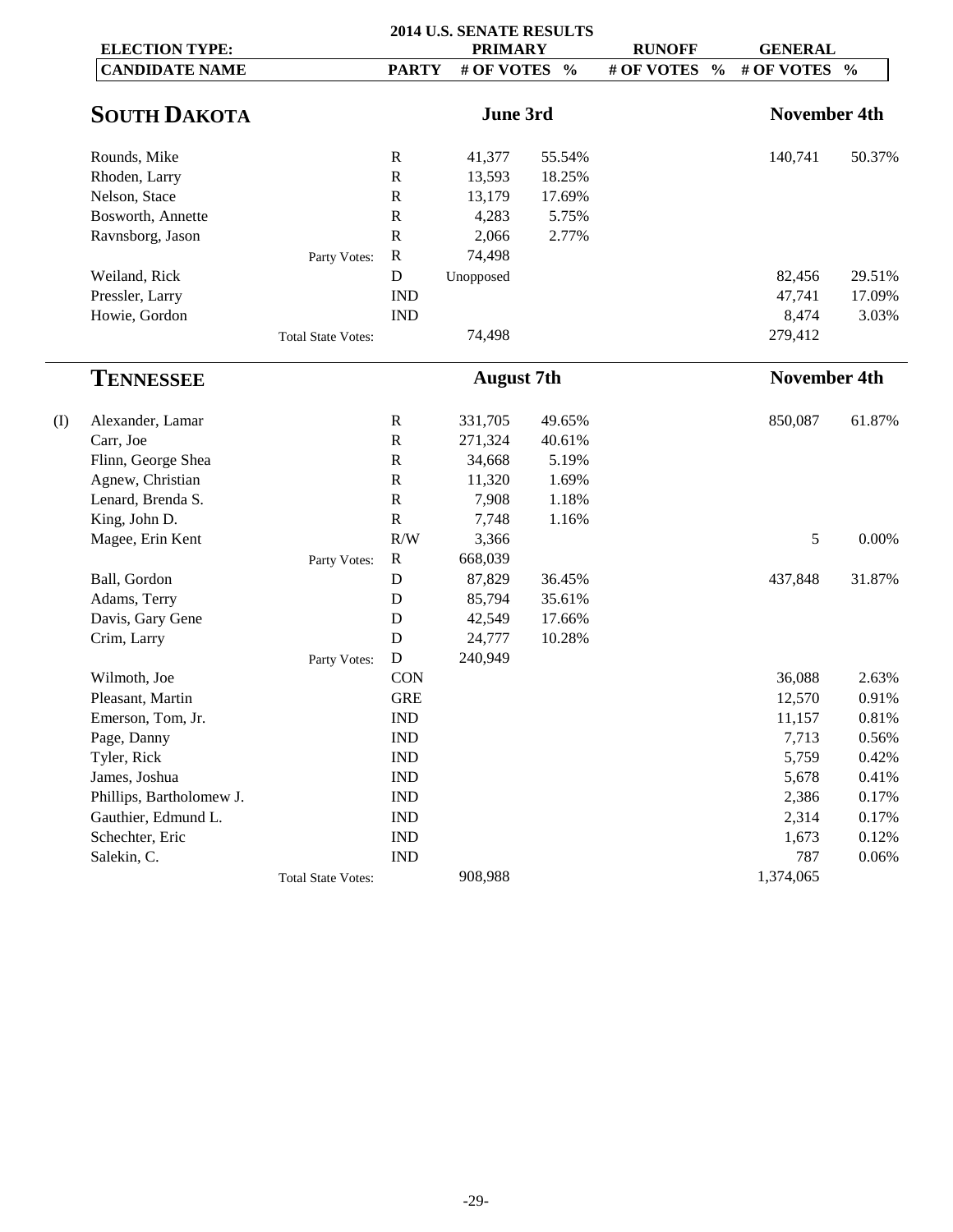|     |                             |                           |              | <b>2014 U.S. SENATE RESULTS</b> |               |               |               |                     |               |
|-----|-----------------------------|---------------------------|--------------|---------------------------------|---------------|---------------|---------------|---------------------|---------------|
|     | <b>ELECTION TYPE:</b>       |                           |              | <b>PRIMARY</b>                  |               | <b>RUNOFF</b> |               | <b>GENERAL</b>      |               |
|     | <b>CANDIDATE NAME</b>       |                           | <b>PARTY</b> | # OF VOTES                      | $\frac{6}{6}$ | # OF VOTES    | $\frac{0}{0}$ | # OF VOTES          | $\frac{0}{0}$ |
|     | <b>TEXAS</b>                |                           |              | March 4th*                      |               | May 27th      |               | <b>November 4th</b> |               |
| (I) | Cornyn, John                |                           | $\mathbb{R}$ | 781,259                         | 59.43%        |               |               | 2,861,531           | 61.56%        |
|     | Stockman, Steve             |                           | $\mathbb{R}$ | 251,577                         | 19.14%        |               |               |                     |               |
|     | Stovall, Dwayne             |                           | $\mathbb{R}$ | 140,794                         | 10.71%        |               |               |                     |               |
|     | Vega, Linda                 |                           | $\mathbb{R}$ | 50,057                          | 3.81%         |               |               |                     |               |
|     | Cope, Ken                   |                           | $\mathbb{R}$ | 34,409                          | 2.62%         |               |               |                     |               |
|     | Mapp, Chris                 |                           | $\mathbb{R}$ | 23,535                          | 1.79%         |               |               |                     |               |
|     | Reasor, Reid                |                           | ${\bf R}$    | 20,600                          | 1.57%         |               |               |                     |               |
|     | Cleaver, Curt               |                           | ${\bf R}$    | 12,325                          | 0.94%         |               |               |                     |               |
|     |                             | Party Votes:              | $\mathbb{R}$ | 1,314,556                       |               |               |               |                     |               |
|     | Alameel, David M.           |                           | D            | 239,914                         | 47.04%        | 145,227       | 72.15%        | 1,597,387           | 34.36%        |
|     | Rogers, Kesha               |                           | D            | 110,146                         | 21.60%        | 56,056        | 27.85%        |                     |               |
|     | Scherr, Maxey Marie         |                           | D            | 90,359                          | 17.72%        |               |               |                     |               |
|     | Kim, Harry                  |                           | D            | 45,207                          | 8.86%         |               |               |                     |               |
|     | Fjetland, Michael "Fjet"    |                           | D            | 24,383                          | 4.78%         |               |               |                     |               |
|     |                             | Party Votes:              | D            | 510,009                         |               | 201,283       |               |                     |               |
|     | Paddock, Rebecca            |                           | LIB          | $\ast$                          |               |               |               | 133,751             | 2.88%         |
|     | Parachuri, Tanuja           |                           | <b>LIB</b>   |                                 |               |               |               |                     |               |
|     | Roland, Jon                 |                           | <b>LIB</b>   |                                 |               |               |               |                     |               |
|     | Sanchez, Emily "Spicybrown" |                           | <b>GRE</b>   | *                               |               |               |               | 54,701              | 1.18%         |
|     | Tahiro, Mohammed            |                           | W            |                                 |               |               |               | 988                 | 0.02%         |
|     |                             | <b>Total State Votes:</b> |              | 1,824,565                       |               | 201,283       |               | 4,648,358           |               |

\* The Green and Libertarian Parties nominated by convention on April 12, 2014, for U.S. Senate. Convention nominees are noted with an asterisk.

| VIRGINIA |                   |                           |              | June 10th* |        | <b>November 4th</b> |        |  |
|----------|-------------------|---------------------------|--------------|------------|--------|---------------------|--------|--|
| (I)      | Warner, Mark R.   |                           | D            | Unopposed  |        | 1,073,667           | 49.15% |  |
|          | Gillespie, Ed W.  |                           | $\mathbb{R}$ | $1.616**$  | 60.07% | 1,055,940           | 48.34% |  |
|          | Hill, Shak        |                           | $\mathbf R$  | $1.040*$   | 38.66% |                     |        |  |
|          | DeTora, Tony      |                           | $\mathbf R$  | $20*$      | 0.74%  |                     |        |  |
|          | Moss, Chuck       |                           | $\mathbf R$  | $14*$      | 0.52%  |                     |        |  |
|          |                   | Party Votes:              | R            | $2.690*$   |        |                     |        |  |
|          | Sarvis, Robert C. |                           | <b>LIB</b>   |            |        | 53,102              | 2.43%  |  |
|          | Scattered         |                           | W            |            |        | 1,764               | 0.08%  |  |
|          |                   | <b>Total State Votes:</b> |              | $2,690*$   |        | 2,184,473           |        |  |

\* In Virginia, the political parties may choose to nominate by convention rather than by primary election. The Republican Party selected its U.S. Senate nominee at a convention held on June 7, 2014. The Republican vote totals are from the convention, and the nominee is noted with two asterisks.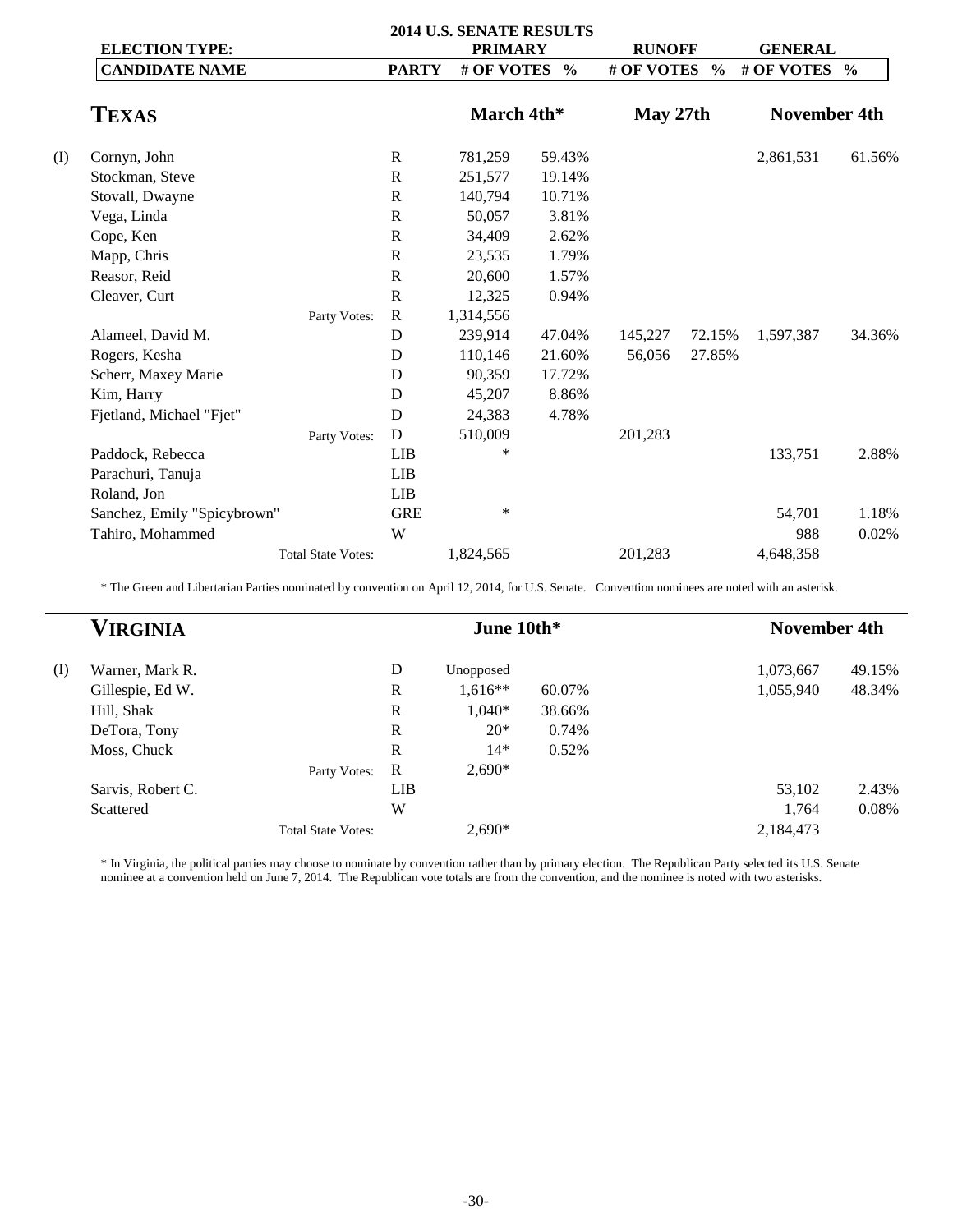|                       |                           |              | <b>2014 U.S. SENATE RESULTS</b> |               |                             |                     |               |
|-----------------------|---------------------------|--------------|---------------------------------|---------------|-----------------------------|---------------------|---------------|
| <b>ELECTION TYPE:</b> |                           |              | <b>PRIMARY</b>                  |               | <b>RUNOFF</b>               | <b>GENERAL</b>      |               |
| <b>CANDIDATE NAME</b> |                           | <b>PARTY</b> | # OF VOTES                      | $\frac{6}{6}$ | # OF VOTES<br>$\frac{6}{9}$ | # OF VOTES          | $\frac{0}{0}$ |
| <b>WEST VIRGINIA</b>  |                           |              | May $13th*$                     |               |                             | <b>November 4th</b> |               |
| Capito, Shelly Moore  |                           | R            | 74,655                          | 87.50%        |                             | 281,820             | 62.12%        |
| Dodrill, Matthew      |                           | R            | 7,072                           | 8.29%         |                             |                     |               |
| Butcher, Larry Eugene |                           | $\mathbb{R}$ | 3,595                           | 4.21%         |                             |                     |               |
|                       | Party Votes:              | $\mathbf R$  | 85,322                          |               |                             |                     |               |
| Tennant, Natalie      |                           | D            | 104,598                         | 77.95%        |                             | 156,360             | 34.46%        |
| Melton, Dennis        |                           | D            | 15,817                          | 11.79%        |                             |                     |               |
| Wamsley, David B.     |                           | D            | 13,773                          | 10.26%        |                             |                     |               |
|                       | Party Votes:              | D            | 134,188                         |               |                             |                     |               |
| Buckley, John S.      |                           | <b>LIB</b>   | ∗                               |               |                             | 7,409               | 1.63%         |
| Baber, Bob Henry      |                           | <b>MTP</b>   | *                               |               |                             | 5,504               | 1.21%         |
| Hudok, Phil           |                           | <b>CON</b>   |                                 |               |                             | 2,566               | 0.57%         |
| Weinstein, Alex Wolf  |                           | W            |                                 |               |                             | 10                  | 0.00%         |
| Smith, Roger          |                           | W            |                                 |               |                             | 8                   | 0.00%         |
| Battista, Dino        |                           | W            |                                 |               |                             |                     | 0.00%         |
| Butcher, Larry Eugene |                           | W            |                                 |               |                             | 5                   | 0.00%         |
|                       | <b>Total State Votes:</b> |              | 219,510                         |               |                             | 453,689             |               |

\* The Libertarian Party nominated by convention on March 8, 2014, and the Mountain Party nominated by convention on July 19, 2014. Convention nominees are noted with an asterisk.

|     | <b>WYOMING</b>             |                           |              |         | <b>August 19th</b> |         |         | <b>November 4th</b> |  |  |
|-----|----------------------------|---------------------------|--------------|---------|--------------------|---------|---------|---------------------|--|--|
| (I) | Enzi, Mike                 |                           | $\mathbb{R}$ | 77,965  | 81.82%             | 121,554 | 72.19%  |                     |  |  |
|     | Miller, Bryan E.           |                           | $\mathbb{R}$ | 9,330   | 9.79%              |         |         |                     |  |  |
|     | Gregory, James 'Coaltrain' |                           | $\mathbb{R}$ | 3,740   | 3.92%              |         |         |                     |  |  |
|     | Bleming, Thomas            |                           | $\mathbb{R}$ | 2,504   | 2.63%              |         |         |                     |  |  |
|     | Clifton, Arthur Bruce      |                           | $\mathbb{R}$ | 1,403   | 1.47%              |         |         |                     |  |  |
|     | Scattered                  |                           | W(R)         | 346     | 0.36%              |         |         |                     |  |  |
|     |                            | Party Votes:              | $\mathbb{R}$ | 95,288  |                    |         |         |                     |  |  |
|     | Hardy, Charlie             |                           | D            | 7,200   | 47.73%             | 29,377  | 17.45%  |                     |  |  |
|     | Wilde, Rex                 |                           | D            | 3,012   | 19.97%             |         |         |                     |  |  |
|     | Hamburg, Al                |                           | D            | 2,988   | 19.81%             |         |         |                     |  |  |
|     | Bryk, William              |                           | D            | 1,670   | 11.07%             |         |         |                     |  |  |
|     | Scattered                  |                           | W(D)         | 216     | 1.43%              |         |         |                     |  |  |
|     |                            | Party Votes:              | D            | 15,086  |                    |         |         |                     |  |  |
|     | Gottshall, Curt            |                           | <b>IND</b>   |         |                    | 13,311  | 7.90%   |                     |  |  |
|     | Porambo, Joseph S.         |                           | <b>LIB</b>   |         |                    | 3,677   | 2.18%   |                     |  |  |
|     | Scattered                  |                           | W            |         |                    | 471     | 0.28%   |                     |  |  |
|     |                            | <b>Total State Votes:</b> |              | 110,374 |                    |         | 168,390 |                     |  |  |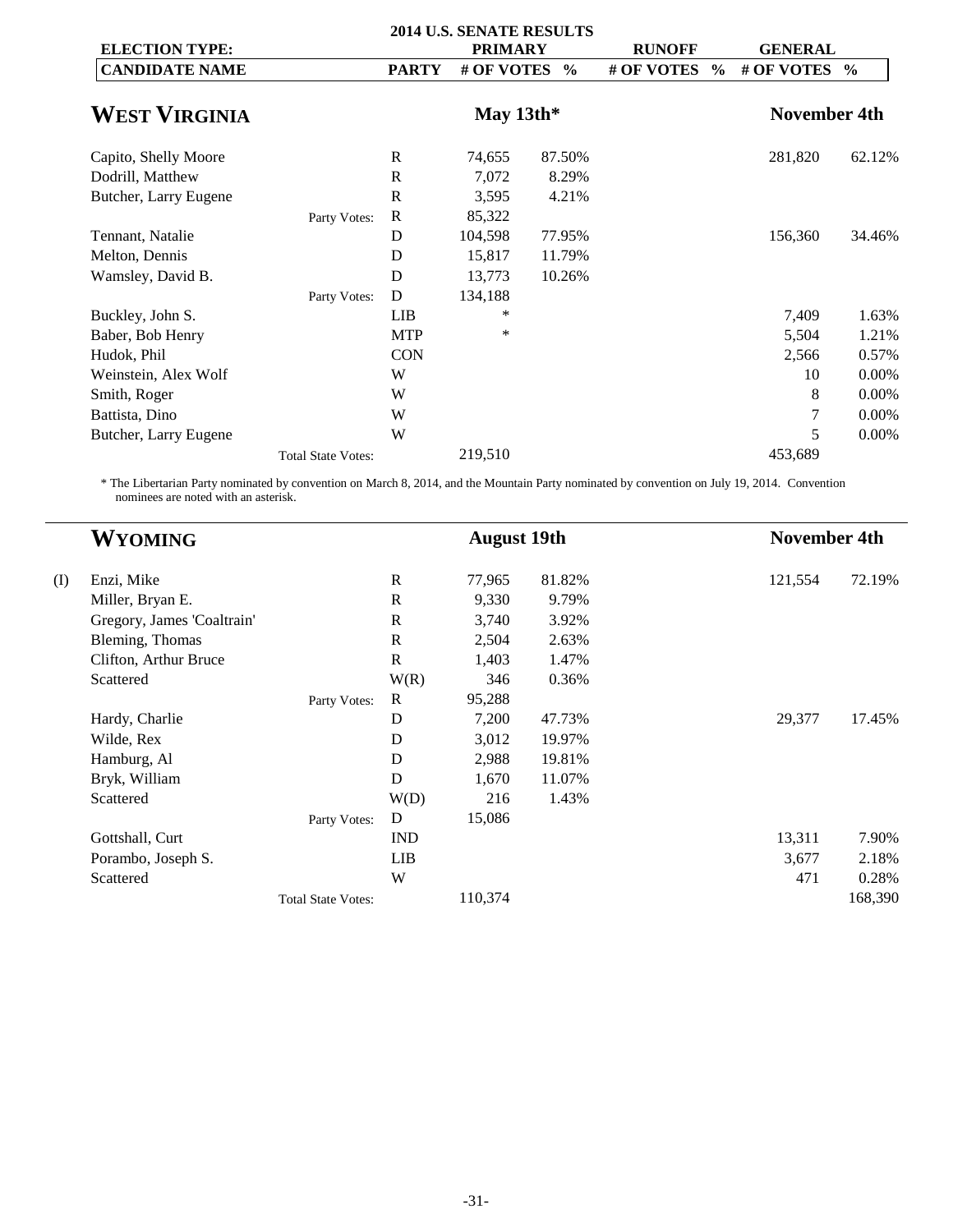## **CLASS UP IN 2014 (WINNERS)**

ALABAMA: Jeff Sessions (R) MONTANA: Steve Daines (R) ALASKA: Dan Sullivan (R) NEBRASKA: Ben Sasse (R) ARKANSAS: Tom Cotton (R) NEW HAMPSHIRE: Jeanne Shaheen (D) COLORADO: Cory Gardner (R) NEW JERSEY: Cory Booker (D) DELAWARE: Christopher A. Coons (D) NEW MEXICO: Tom Udall (D) GEORGIA: David A. Perdue (R) NORTH CAROLINA: Thom Tillis (R) IDAHO: Jim Risch (R) OKLAHOMA: Jim Inhofe (R) ILLINOIS: Richard J. Durbin (D) OREGON: Jeff Merkley (D) IOWA: Joni Ernst (R) RHODE ISLAND: John F. Reed (D) KANSAS: Pat Roberts (R)<br>
KENTUCKY: Mitch McConnell (R) SOUTH DAKOTA: Mike Rounds (R) LOUISIANA: Bill Cassidy (R) TENNESSEE: Lamar Alexander (R) MAINE: Susan M. Collins (R) TEXAS: John Cornyn (R) MASSACHUSETTS: Edward J. Markey (D) VIRGINIA: Mark R. Warner (D) MICHIGAN: Gary Peters (D) WEST VIRGINIA: Shelley Moore Capito (R) MINNESOTA: Al Franken (DFL) WYOMING: Mike Enzi (R) MISSISSIPPI: Thad Cochran (R)

SOUTH DAKOTA: Mike Rounds (R)

## **CLASS UP IN 2016 (WITH CURRENT INCUMBENTS)**

ALABAMA: Richard C. Shelby (R) MARYLAND: Barbara A. Mikulski (D) ALASKA: Lisa Murkowski (R) MISSOURI: Roy Blunt (R) ARIZONA: John McCain (R) NEVADA: Harry Reid (D) ARKANSAS: John Boozman (R) NEW HAMPSHIRE: Kelly Ayotte (R) CALIFORNIA: Barbara Boxer (D) NEW YORK: Charles E. Schumer (D) COLORADO: Michael F. Bennet (D) NORTH CAROLINA: Richard Burr (R) CONNECTICUT: Richard Blumenthal (D) NORTH DAKOTA: John Hoeven (R) FLORIDA: Marco Rubio (R) **Canadian Communist Communist Communist Communist Communist Communist Communist Communist Communist Communist Communist Communist Communist Communist Communist Communist Communist Communist Communi** GEORGIA: Johnny Isakson (R) OKLAHOMA: James Lankford (R) HAWAII: Brian Schatz (D) OREGON: Ron Wyden (D) ILLINOIS: Mark Kirk (R) SOUTH CAROLINA: Tim Scott (R) INDIANA: Daniel Coats (R) SOUTH DAKOTA: John Thune (R) IOWA: Chuck Grassley (R) UTAH: Mike Lee (R) KANSAS: Jerry Moran (R) VERMONT: Patrick J. Leahy (D) KENTUCKY: Rand Paul (R) WASHINGTON: Patty Murray (D) LOUISIANA: David Vitter (R) WISCONSIN: Ron Johnson (R)

IDAHO: Mike Crapo (R) PENNSYLVANIA: Patrick J. Toomey (R)

## **CLASS UP IN 2018 (WITH CURRENT INCUMBENTS)**

ARIZONA: Jeff Flake (R) NEW JERSEY: Robert Menendez (D) CALIFORNIA: Dianne Feinstein (D) NEW MEXICO: Martin Heinrich (D) CONNECTICUT: Christopher Murphy (D) NEW YORK: Kirsten E. Gillibrand (D) DELAWARE: Thomas R. Carper (D) NORTH DAKOTA: Heidi Heitkamp (D) FLORIDA: Bill Nelson (D) OHIO: Sherrod Brown (D) MAINE: Angus S. King, Jr. (I) TENNESSEE: Bob Corker (R) MARYLAND: Benjamin L. Cardin (D) TEXAS: Ted Cruz (R) MASSACHUSETTS: Elizabeth Warren (D) UTAH: Orrin G. Hatch (R) MICHIGAN: Debbie Stabenow (D) VERMONT: Bernard Sanders (I) MINNESOTA: Amy Klobuchar (DFL) VIRGINIA: Tim Kaine (D) MISSISSIPPI: Roger F. Wicker (R) WASHINGTON: Maria Cantwell (D) MISSOURI: Claire McCaskill (D) WEST VIRGINIA: Joe Manchin, III (D) MONTANA: Jon Tester (D) WISCONSIN: Tammy Baldwin (D) NEBRASKA: Deb Fischer (R) WYOMING: John Barrasso (R) NEVADA: Dean Heller (R)

HAWAII: Mazie K. Hirono (D) PENNSYLVANIA: Robert P. Casey, Jr. (D) INDIANA: Joe Donnelly (D) RHODE ISLAND: Sheldon Whitehouse (D)